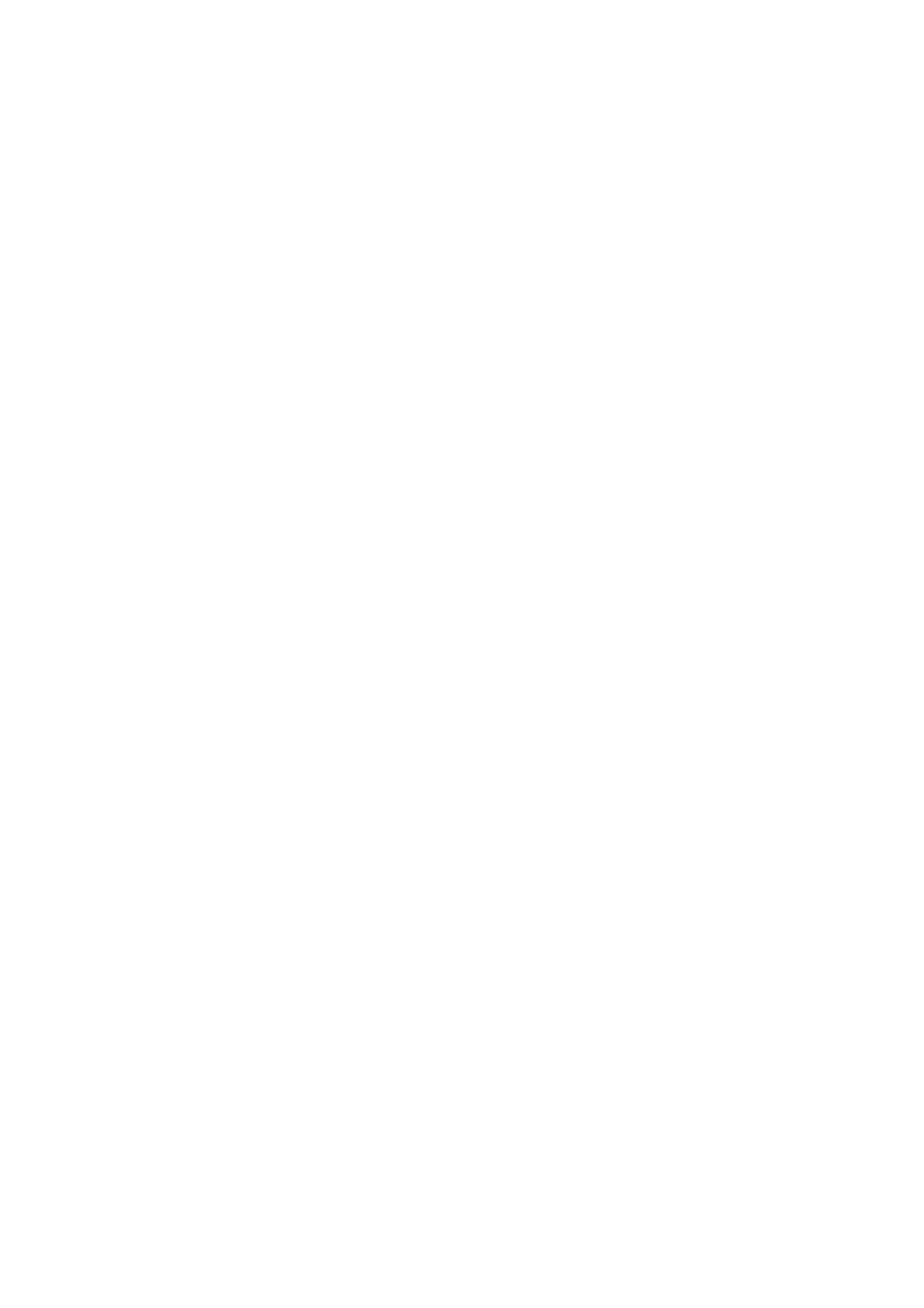# **Contents**

| Contents                       |                  |       |                                                                  |              |  |  |  |  |  |  |  |  |  |
|--------------------------------|------------------|-------|------------------------------------------------------------------|--------------|--|--|--|--|--|--|--|--|--|
| List of figures                |                  |       |                                                                  |              |  |  |  |  |  |  |  |  |  |
| Acknowledgements               |                  |       |                                                                  |              |  |  |  |  |  |  |  |  |  |
| 1                              |                  |       | <b>Executive summary</b>                                         | $\mathbf{1}$ |  |  |  |  |  |  |  |  |  |
| Introduction<br>$\overline{2}$ |                  |       |                                                                  |              |  |  |  |  |  |  |  |  |  |
| 3                              | Project progress |       |                                                                  |              |  |  |  |  |  |  |  |  |  |
|                                | 3.1              |       |                                                                  | 3            |  |  |  |  |  |  |  |  |  |
|                                |                  | 3.1.1 |                                                                  | 3            |  |  |  |  |  |  |  |  |  |
|                                |                  | 3.1.2 |                                                                  | 3            |  |  |  |  |  |  |  |  |  |
|                                |                  | 3.1.3 |                                                                  | 6            |  |  |  |  |  |  |  |  |  |
|                                |                  | 3.1.4 |                                                                  | 8            |  |  |  |  |  |  |  |  |  |
|                                |                  | 3.1.5 |                                                                  | 10           |  |  |  |  |  |  |  |  |  |
|                                | 3.2              |       |                                                                  | 10           |  |  |  |  |  |  |  |  |  |
|                                |                  | 3.2.1 |                                                                  | 10           |  |  |  |  |  |  |  |  |  |
|                                |                  | 3.2.2 |                                                                  | 10           |  |  |  |  |  |  |  |  |  |
|                                |                  | 3.2.3 |                                                                  | 12           |  |  |  |  |  |  |  |  |  |
|                                | 3.3              |       |                                                                  | 13           |  |  |  |  |  |  |  |  |  |
|                                |                  | 3.3.1 |                                                                  | 13           |  |  |  |  |  |  |  |  |  |
|                                |                  | 3.3.2 | Testing at e2v Technologies $\ldots \ldots \ldots \ldots \ldots$ | 13           |  |  |  |  |  |  |  |  |  |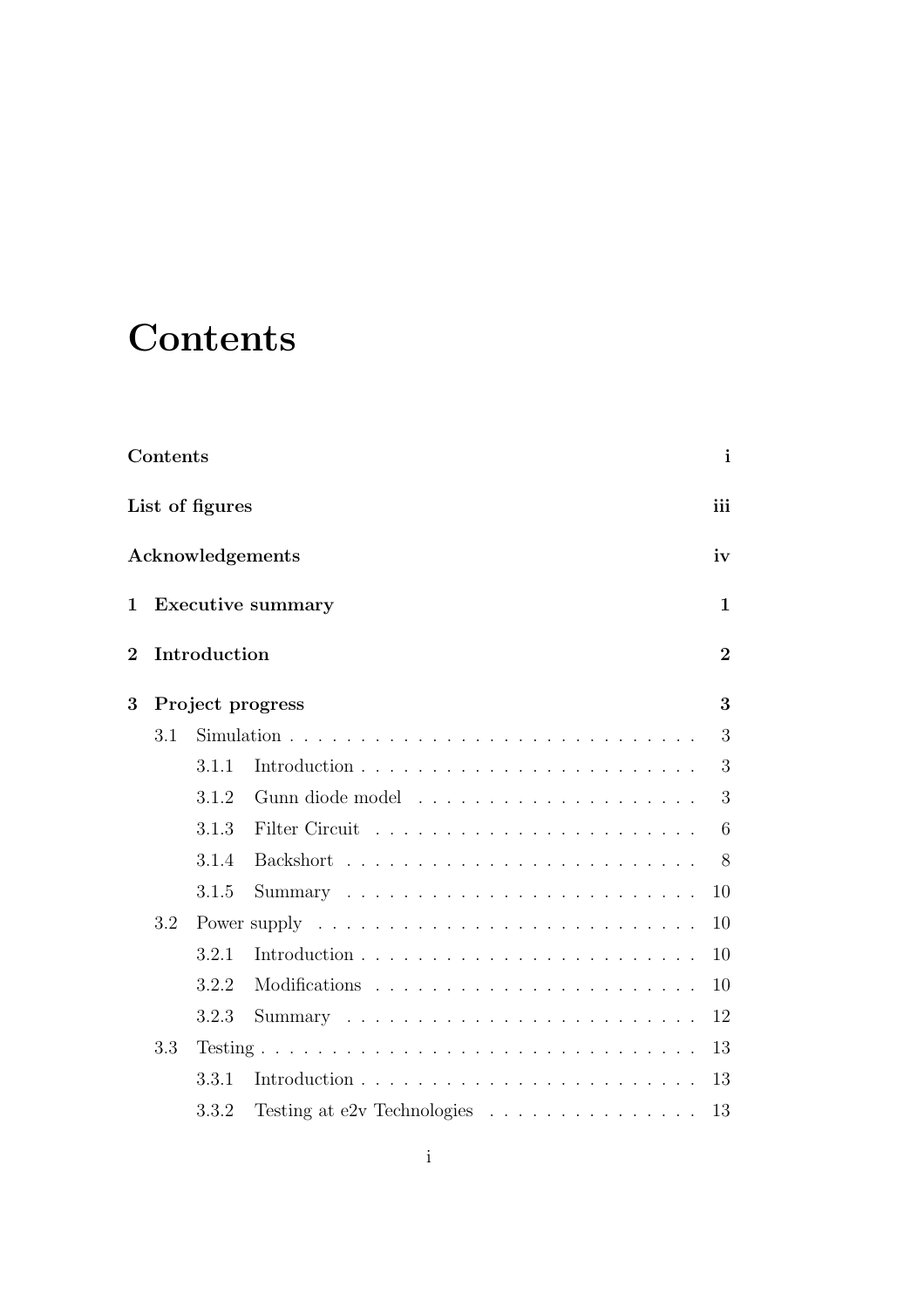#### ii CONTENTS

|                | 3.3.3 | Initial UMIST testing $\ldots \ldots \ldots \ldots \ldots \ldots 14$                         |  |  |  |  |  |  |  |  |  |    |
|----------------|-------|----------------------------------------------------------------------------------------------|--|--|--|--|--|--|--|--|--|----|
|                | 3.3.4 | UMIST test method 14                                                                         |  |  |  |  |  |  |  |  |  |    |
|                | 3.3.5 |                                                                                              |  |  |  |  |  |  |  |  |  |    |
| 34             |       |                                                                                              |  |  |  |  |  |  |  |  |  |    |
|                |       | A Electronic information                                                                     |  |  |  |  |  |  |  |  |  | 22 |
|                |       |                                                                                              |  |  |  |  |  |  |  |  |  |    |
|                |       | A.2 Records of the meetings $\dots \dots \dots \dots \dots \dots \dots \dots \dots \dots$ 23 |  |  |  |  |  |  |  |  |  |    |
| A $3$          |       |                                                                                              |  |  |  |  |  |  |  |  |  |    |
| A 4            |       |                                                                                              |  |  |  |  |  |  |  |  |  |    |
| A.5            |       |                                                                                              |  |  |  |  |  |  |  |  |  |    |
|                |       |                                                                                              |  |  |  |  |  |  |  |  |  |    |
| A.7            |       |                                                                                              |  |  |  |  |  |  |  |  |  |    |
| A.8            |       |                                                                                              |  |  |  |  |  |  |  |  |  |    |
| A <sub>9</sub> |       |                                                                                              |  |  |  |  |  |  |  |  |  |    |
|                |       |                                                                                              |  |  |  |  |  |  |  |  |  |    |
|                |       |                                                                                              |  |  |  |  |  |  |  |  |  |    |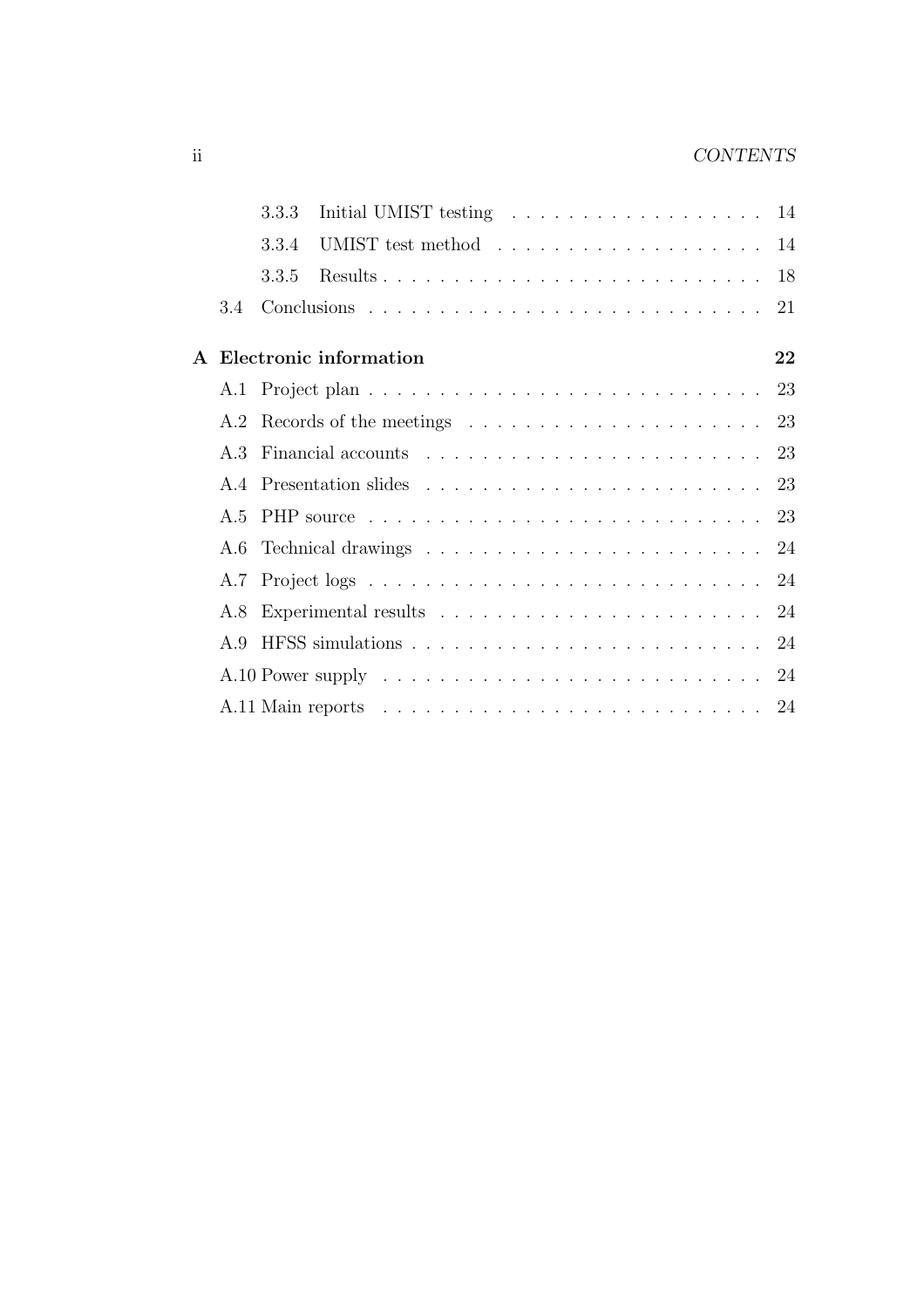# List of Figures

| 3.1 | Single diode oscillator designed by the team $\dots \dots \dots$ 4                  |                |
|-----|-------------------------------------------------------------------------------------|----------------|
| 3.2 | Response of single diode oscillator designed by the team                            | $\overline{5}$ |
| 3.3 |                                                                                     | $\overline{7}$ |
| 3.4 | Response of filter designed by the project team $\ldots \ldots$                     | $\overline{7}$ |
| 3.5 | Phase angle for different backshort lengths from $40-47 \text{ GHz}$ .              | 9              |
| 3.6 | Phase angle for different backshort lengths from 80–94 GHz                          | 9              |
| 3.7 | Sample and hold output example $\dots \dots \dots \dots \dots$                      | 11             |
| 3.8 |                                                                                     | 12             |
| 3.9 | Power levels for varied G2 and G3 bias voltages                                     | 15             |
|     |                                                                                     | 17             |
|     |                                                                                     | 17             |
|     | 3.12 Single diodes biasing in a multiple diode cavity: Frequency                    | 18             |
|     | 3.13 Single diodes biasing in a multiple diode cavity: Power                        | 18             |
|     | 3.14 Frequency of oscillation whilst power combining                                | 19             |
|     | 3.15 RF power whilst power combining $\ldots \ldots \ldots \ldots \ldots \ldots$ 20 |                |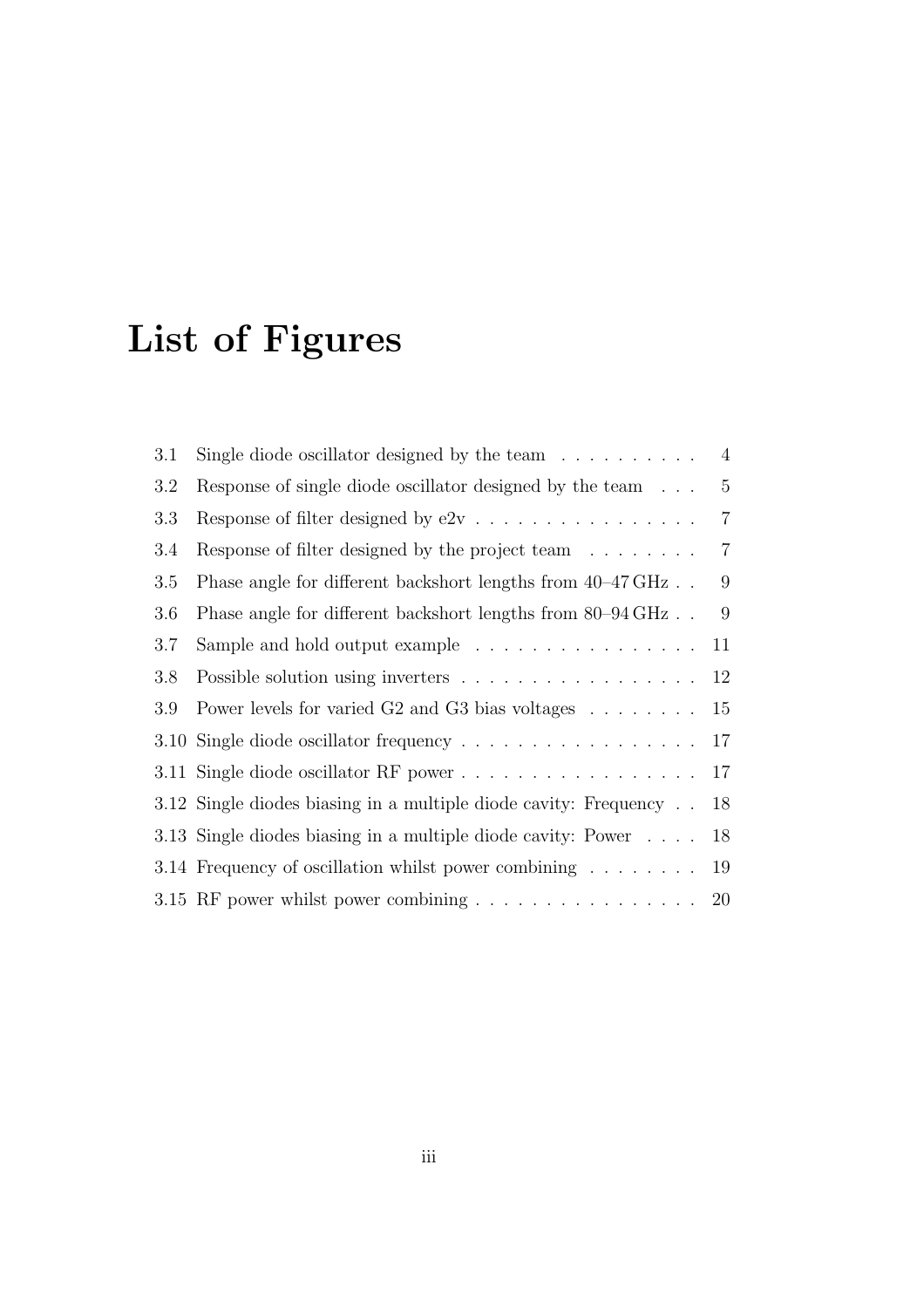# Acknowledgements

During the past nine months, the team has gained a great deal of support and advice for numerous elements of this project.

Firstly we wish to thank the project team supervisors, Dr. Bill Truscott and Dr. Rob Sloan, who provided the team with advice and the project with direction, particularly in the early stages, also they both spent an extensive amount of time helping with the simulations.

We would also like to express our gratitude to the sponsor company, e2v Technologies, for all support the company has given. In particular, we would like to thank Chief Engineer, Nigel Priestley for his coordination of the project and collaboration with the team. We would like to thank Philip Norton for his expertise used in calibrating the oscillator systems, and Bernard Whitworth for his superior manufacturing skills demonstrated during the manufacture of all components.

Finally we would like to give our thanks to microwave technician Keith Williams, for the time he spent with the testing team.

Without the support of those mentioned above, the achievements and success of this fourth year team project would not have been possible.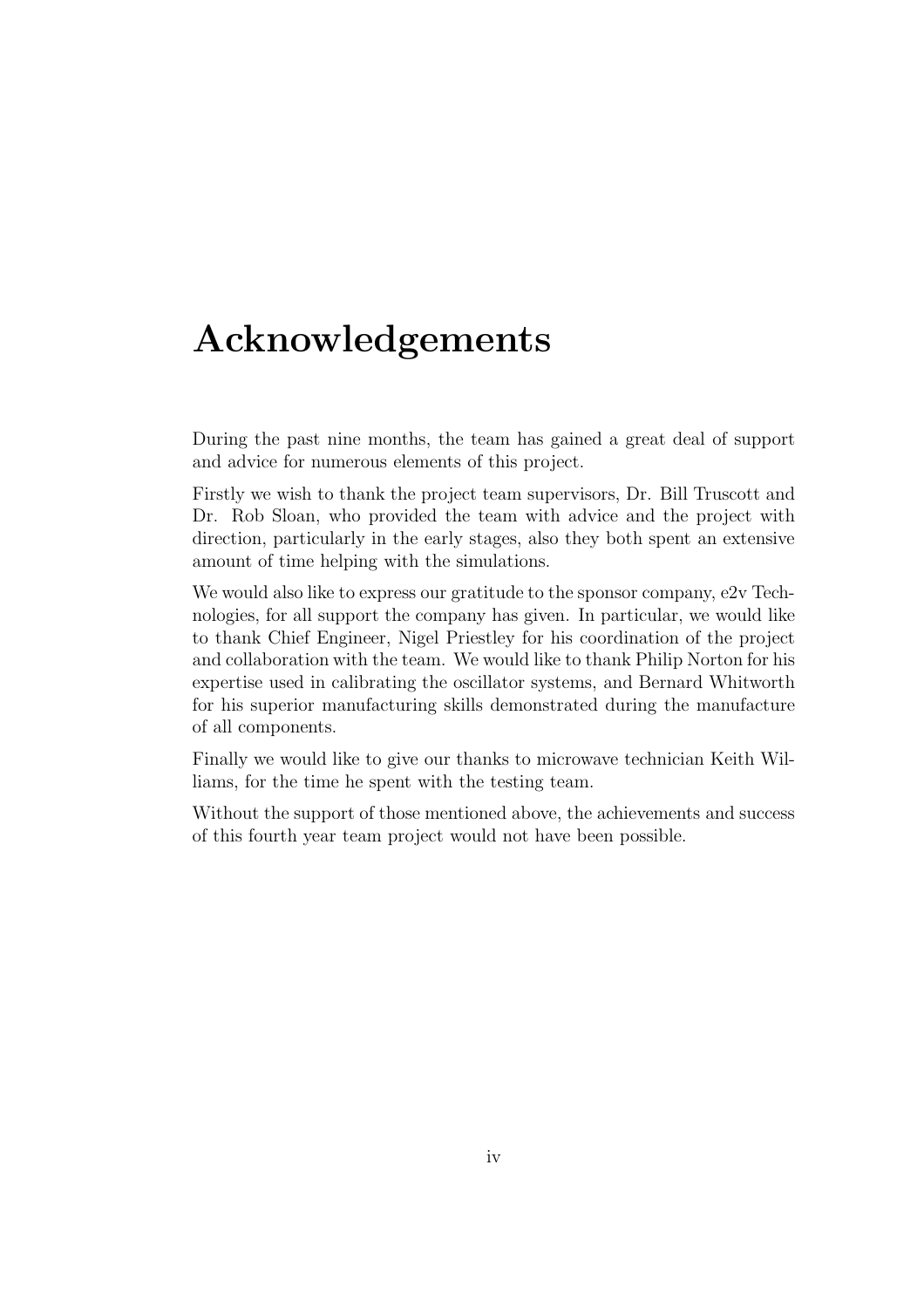# Chapter 1

# Executive summary

The aim of the project is to build a Gunn diode oscillator consisting of four diodes coupled together using power combining techniques to achieve an output signal of 100 mW at 87 GHz. The objectives are to produce a single Gunn diode oscillator, and using the design of this system, produce a multiple Gunn diode oscillator, to provide power combining and achieve the desired output signal.

Two reports, the interim report and the final report, have to-date been compiled detailing the project. The interim report contains the research of the project including the uses of the oscillator system, physics of the Gunn diode, diode housings and the single diode oscillator design. The final report contains the optimisation of the single diode oscillator design, system simulations, the multiple diode oscillator design and results from the testing of the single diode oscillator. This document, the Epilogue, is the completion of the documentation of the project. It contains a summary of the simulations, optimisation of the power supply unit, testing of the multiple diode oscillator and the conclusion of the project.

Using power combining, an output signal of 94 mW has been achieved. The frequency of the output signal at 94 mW was measured as 84.5 GHz, not 87 GHz. The difference in operating frequency is a result of the effective length of the waveguide cavity, which is reduced because multiple diodes are inside it. The effective cavity length was not taken into consideration in the design calculations. Four diodes were not required to achieve power of 94 mW; tests illustrated that two diodes were sufficient when power combined, achieving 94 mW. Power combining was achieved with three diodes but the power of the output signal was very low. This low power output could be a result of the positions of the diodes and how they interact with each other.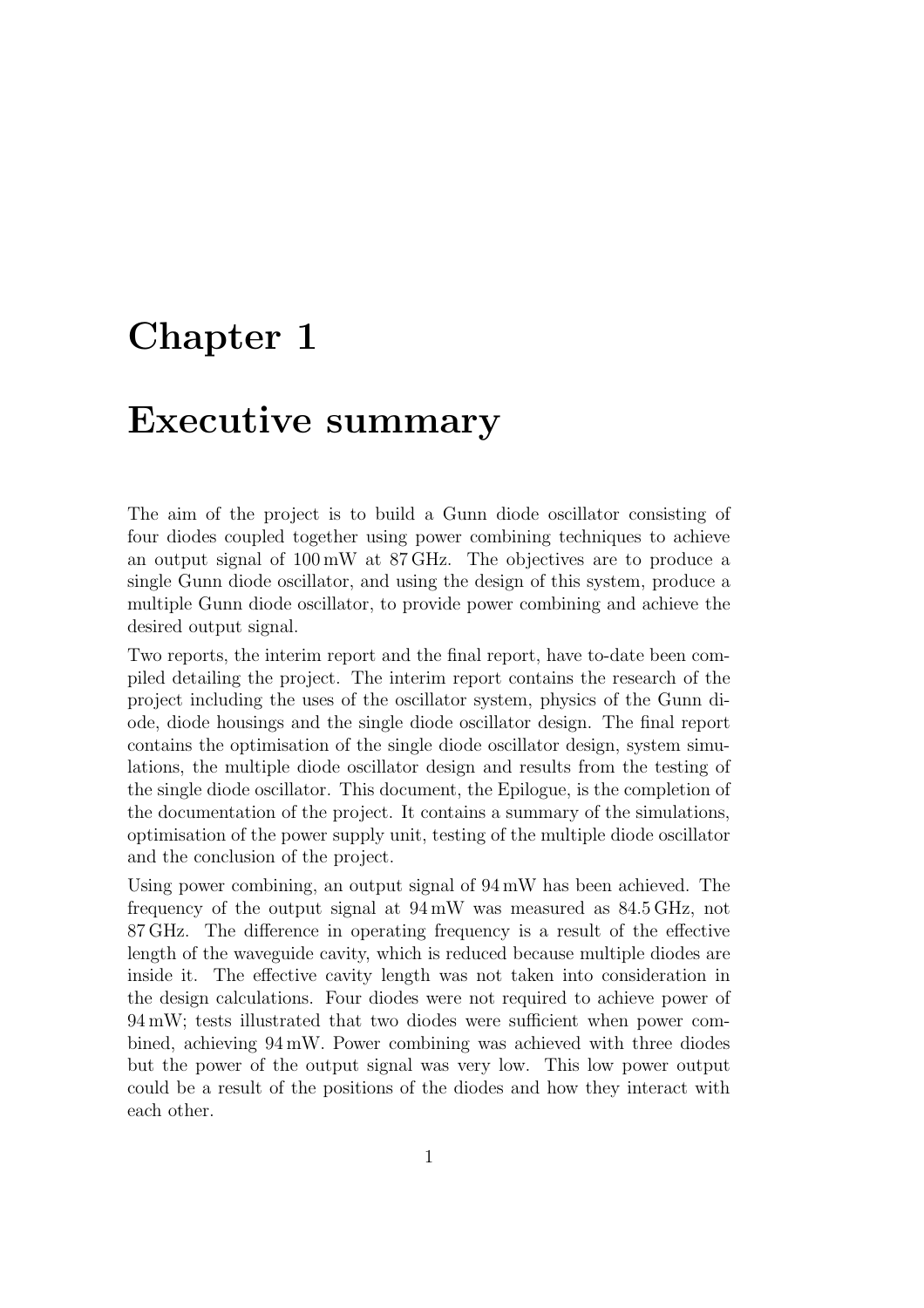# Chapter 2

# Introduction

The final report focuses on the design and manufacture of the multiple diode oscillator. The report contains the results from the testing of the single diode oscillator, and shows it functions as desired, and better than expected. Since the final report, the manufacturing of the multiple diode oscillator was completed.

A PSU (power supply unit) was built because each diode in the oscillator requires a different bias voltage to achieve power combining and optimum operation. The original design of the PSU is included in the final report. The optimisation and testing of the PSU has since been completed. Using the variable and independent voltage supplies of the PSU to bias the diodes, the multiple diode oscillator has been tested and the optimum operating setup for the multiple diode oscillator has been investigated. Throughout the project, simulations of all of the components of the oscillator were carried out, since the final report simulations using more advanced models have been completed and the multiple diode oscillator and a diode system manufactured by e2v have been simulated, and their simulated performances have been compared.

The epilogue is a completion to the project; it details the testing and performance of the multiple diode oscillator, as well as the details of the PSU optimisation and a completion of the simulations. A conclusion of the project is given, outlining the project's success against the aims, objectives and the achievements of other similar projects. The Epilogue finishes with a consideration of further work that could, from this point, be carried out.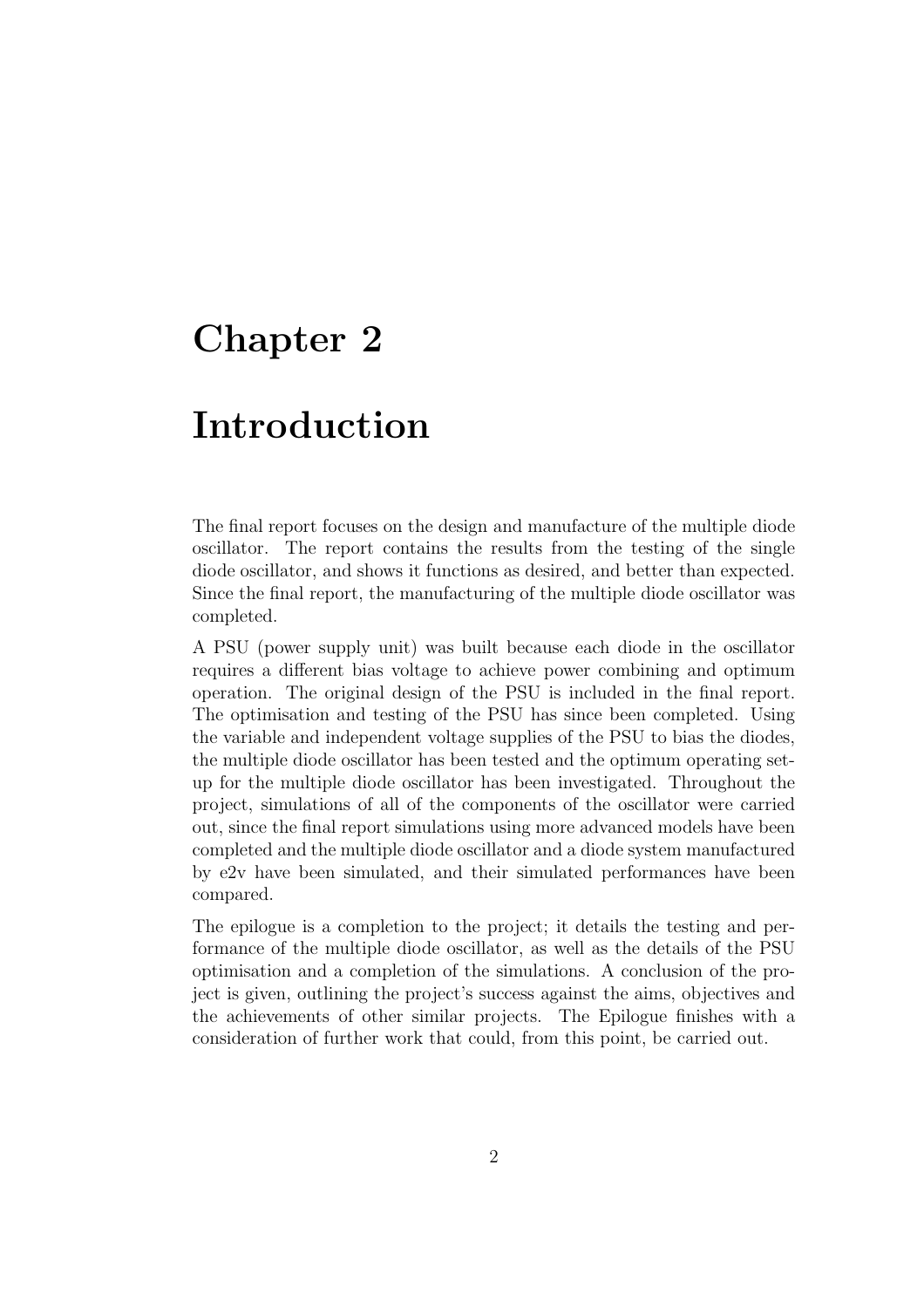# Chapter 3

# Project progress

### 3.1 Simulation

#### 3.1.1 Introduction

The conclusion about the simulations, drawn from the final report was that the Gunn diode model needed to be improved in order to obtain an accurate and useful simulation of a Gunn diode oscillator. The shortfalls of the simulations up to this point arise due to the complexity of the Gunn diode, making it difficult to model its behaviour and effects accurately in a simulation package. The steps taken to try to find a solution to this problem are discussed in this section, as well as an investigation of the backshort position and the radial line transformer designed and made by e2v Technologies.

The team is in a good position to use simulations of the oscillator design because all the components have been manufactured and the oscillator systems operates correctly. Because the oscillator is functioning, the simulations of the oscillator can be completed and compared with the results of the manufactured oscillator. This provides an opportunity to validate the accuracy of the simulations.

#### 3.1.2 Gunn diode model

After discussions with e2v's Senior Engineer, Keith Newsome, it was decided that the team would create a Gunn diode simulation model using the exact dimensions of a Gunn diode and place a lumped port inside it to simulate the RF signal produced by the diode. The creation of this model started with a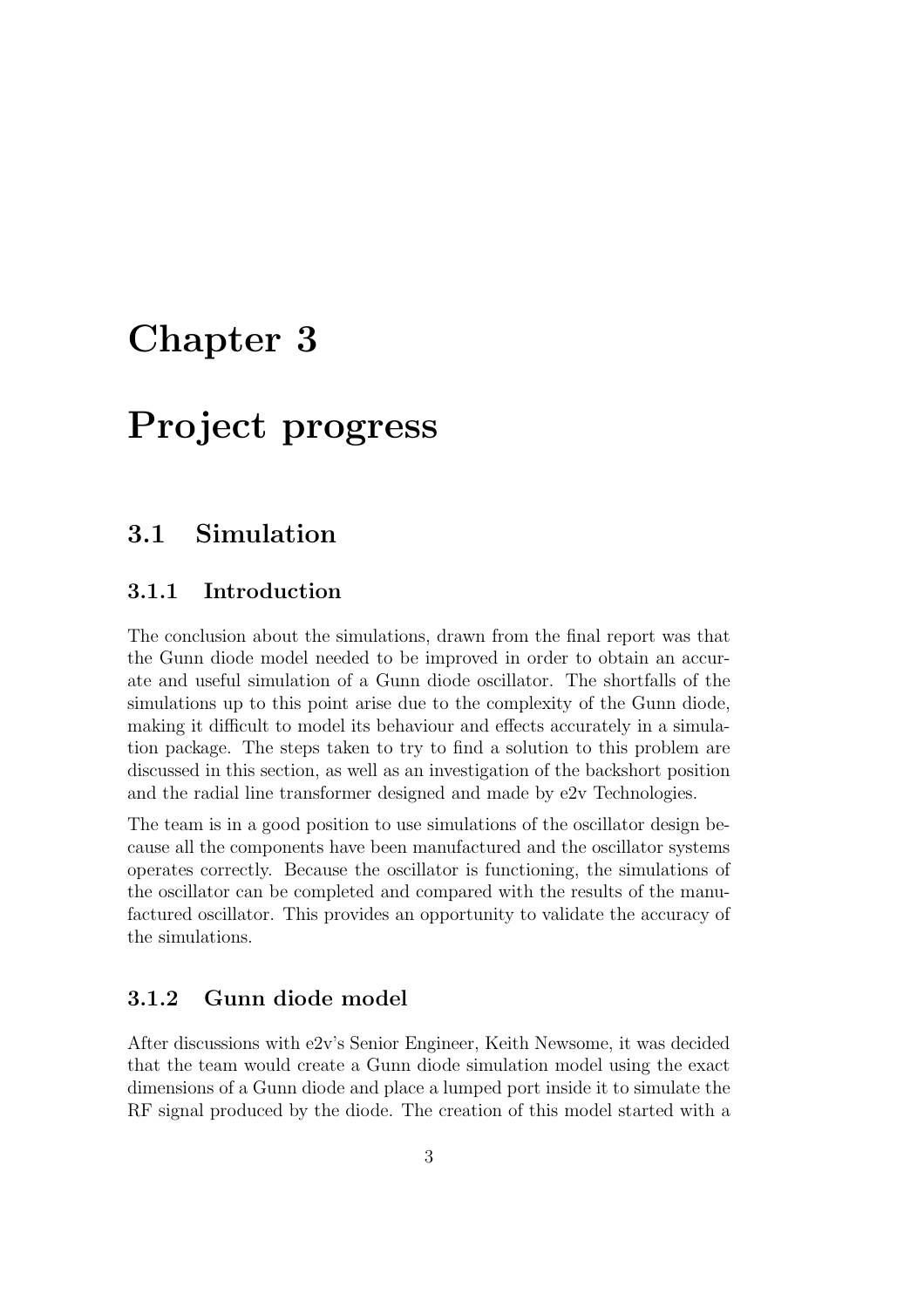GaAs substrate a with a diameter of  $35 \mu m$  and a thickness of  $2.5 \mu m$ . The lumped port was set up within the substrate and the Gunn diode brass package was placed below the substrate. Figure 3.1 shows a HFSS screenshot of the single diode oscillator designed by the team, the manufactured oscillator functions correctly.



Figure 3.1: Single diode oscillator designed by the team

The operation of a Gunn diode oscillator is extremely complex and there are different theories about the function and effect of each of its components. The main components inside the waveguide cavity that affect the output of the Gunn diode are the RLT (radial line transformer) post and the resonant disc. From the research conducted earlier in the project it was known what results the simulation package should be producing. This research indicates that the response from HFSS should show that the phase angle crosses  $0^{\circ}$ at the fundamental frequency and again at the second harmonic frequency. In previous simulations this has not occurred and the results have varied and usually show that the phase does not cross  $0^{\circ}$  until the frequency exceeds 90 GHz. Figure 3.2 shows the response from the simulation using the improved Gunn diode model.

On the graph, figure 3.2, there are several phase changes which occur at the lower frequencies: 42 GHz, 45 GHz and 57 GHz. The first phase change at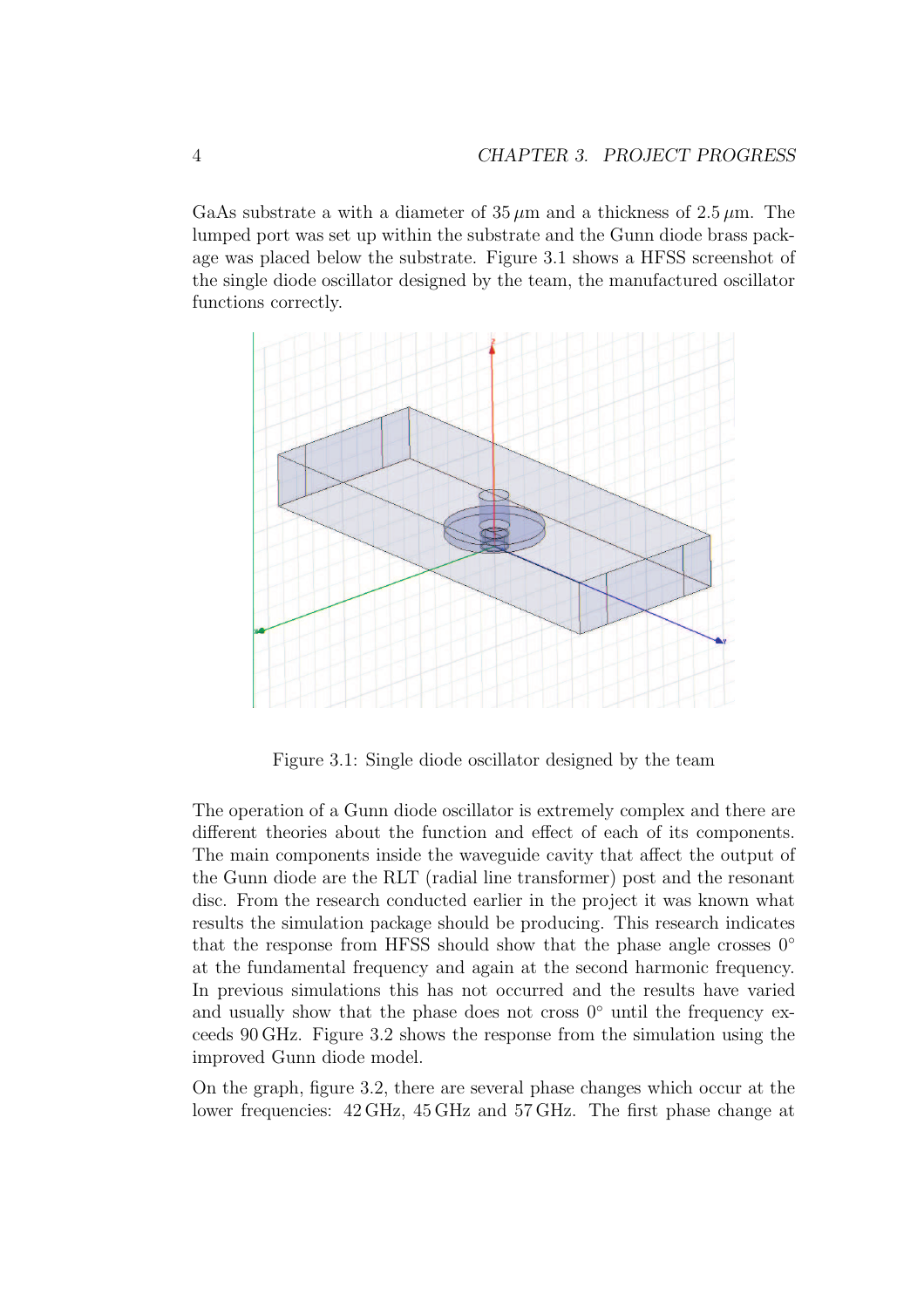

Figure 3.2: Response of single diode oscillator designed by the team

42 GHz is a sharp change and could be a rounding error. The second phase change occurs at 45 GHz, this is definitely a resonance as the peak at the top and bottom of the phase change rounds off; the point of resonance is the frequency at which the cavity and diode oscillate together, and at this point a phase change occurs, and crosses  $0^{\circ}$ . The resonant frequency determines the fundamental operating frequency, and simulated fundamental frequency of 45 GHz is relatively close to half of the value of the manufactured oscillator of 85 GHz. The third phase change at 57 GHz could also be a rounding error as the spike is very sharp.

Since the fundamental frequency was located at 45 GHz it is expected that there will be another resonance, the second harmonic, at twice that frequency, around 90 GHz. This was not seen on the initial plot from 30–90 GHz so another sweep was set up to run up to 130 GHz, this is shown as the red line in figure 3.2. A phase change occurs at 112 GHz but this value seems too high to be the second harmonic frequency. To verify whether this is a resonance, a polar plot was set up in HFSS. This plot showed that this phase change at 112 GHz is not a resonance because it does not travel around the plot but just stays at a value around 180<sup>°</sup>.

To conclude the findings when using an improved Gunn diode simulation model; there is a resonance associated with the GaAs substrate and the post of the radial line transformer at 45 GHz. There is no occurrence of a second resonance that should occur at the second harmonic frequency. Overall, for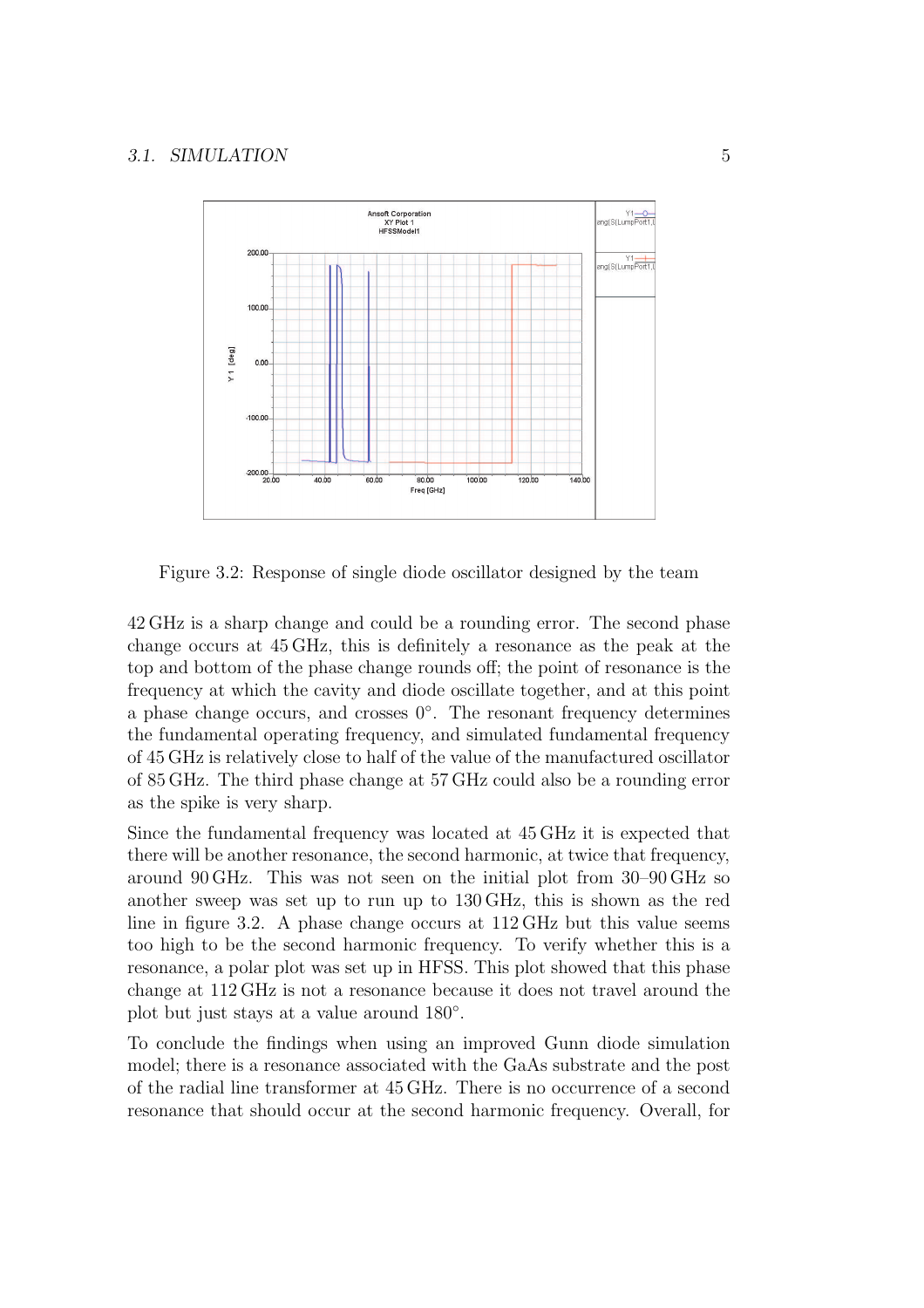modelling the filter circuit, the simulation package HFSS has been a useful tool, but it has proved to be inconclusive when modelling the Gunn diode oscillator as a whole system. There are two possible reasons for this failure: firstly that HFSS does not work for this particular problem, or secondly that HFSS does work but the classic understanding of Gunn diode oscillators is wrong. It is more likely that the first reason is the explanation; HFSS does not work for this problem, so is not showing what we are looking for.

#### 3.1.3 Filter Circuit

The radial line transformer used in the team's manufactured single device oscillator and multiple device oscillator was designed and made by Philip Norton of e2v Technologies. It was planned that the radial line transformer would be designed using HFSS.

The simulations of the resonant disc and RLT post were insufficient to investigate and optimise their design, and due to time restrictions the design could not be proved sufficiently. This highlighted the limitations of using a modelling tool in such designs and a hands-on, trial and error approach proved to be the most successful method for the resonant disc and RLT post. Earlier in the project, the team successfully designed the filter circuit using HFSS. The simulated filter circuit design can now be compared to the filter circuit designed and made by e2v.

The e2v filter circuit design consists of just one capacitor and one inductor, where as the filter designed by the project team consists of three capacitors and two inductors. e2v's design was created using knowledge and trial and error methods, no modelling tools were used.

The capacitors and inductors are cut-outs in the radial line transformer. The filter circuit design by e2v definitely works, this has been proven during the testing of the single device oscillator. Since the e2v filter circuit functions correctly, the investigation is about whether the design can be improved by using a modelling tool.

Firstly the filter circuit components of the e2v RLT were accurately measured and it was found that the diameter of the RLT cavity, the hole in which the RLT enters the waveguide, was 3 mm the gap between the capacitor and the waveguide housing was 0.08 mm. The filter circuit designed by the team had a RLT cavity diameter of 4 mm and a gap of 0.2 mm. To make the comparison between the two designs more accurate, the team's filter was redesigned with the same RLT cavity size and gap size as  $e2v$ 's filter. The changes were made and the two designs were simulated in HFSS.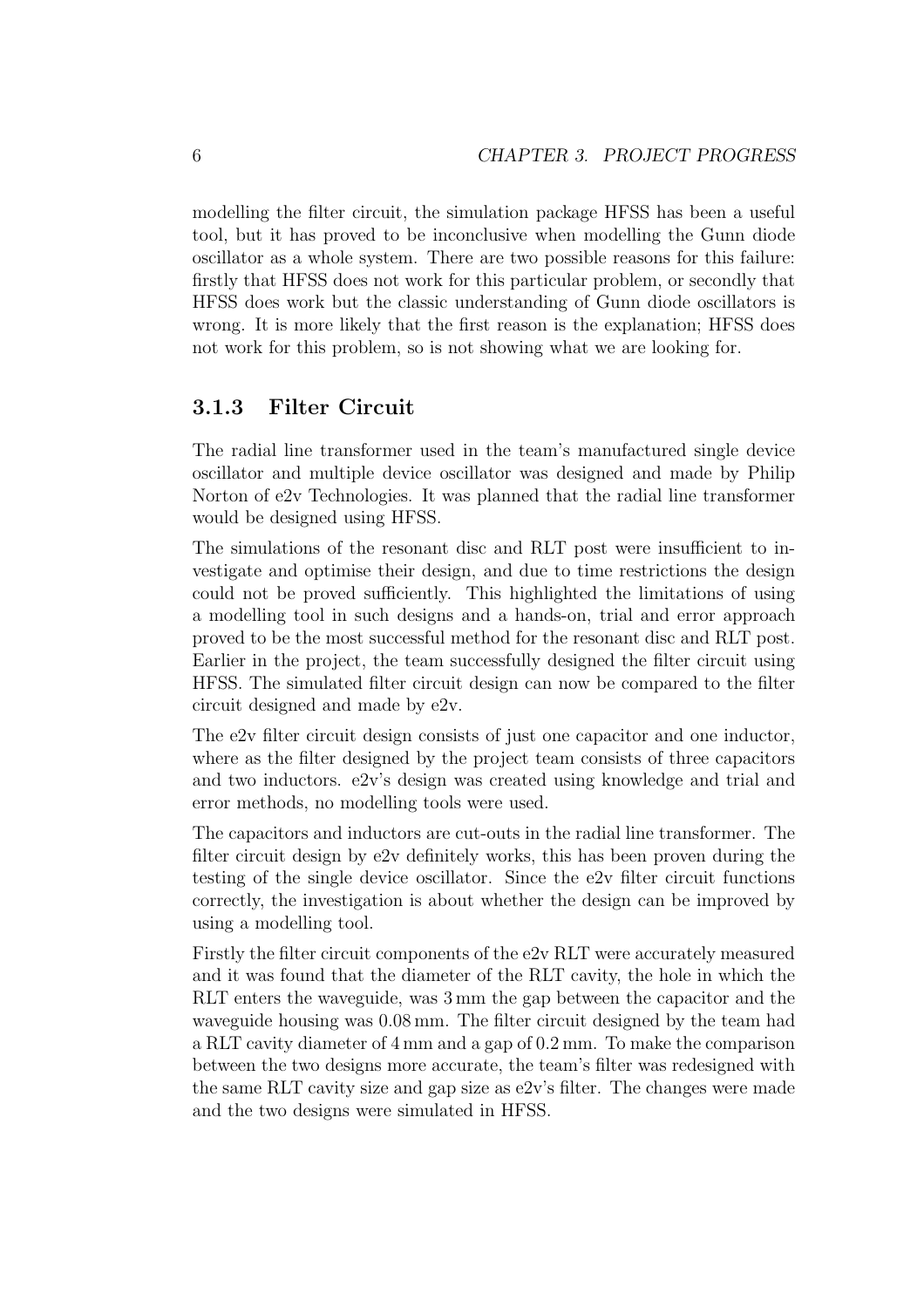#### 3.1. SIMULATION 7



Figure 3.3 shows the results from e2v's design and figure 3.4 shows the results from the team's design.

Figure 3.3: Response of filter designed by e2v



Figure 3.4: Response of filter designed by the project team

It is clear from the graphs that team's design has a better filter response.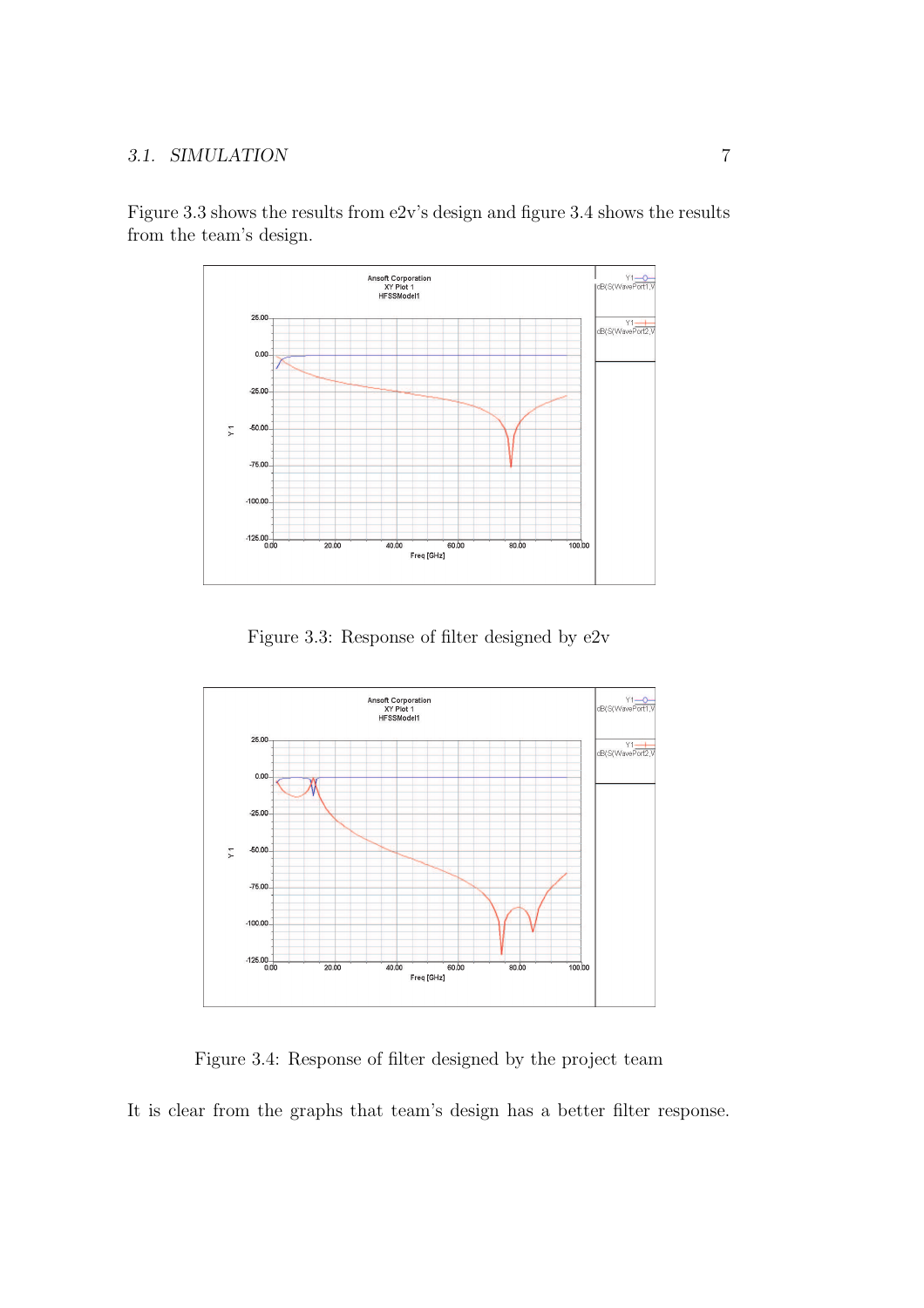The desired rejection value at the first and second harmonic frequencies must be below -20 dB. At the fundamental frequency (43.5 GHz) the rejection for e2v's design is -25 dB and for the team's design it is -50 dB. At the second harmonic frequency  $(87 \text{ GHz})$  the rejection for e2v's design is -33 dB and for the team's design it is -84 dB. Although the values achieved by the team's design are superior because the rejection is higher, the e2v design still fulfils the criteria that the rejection should be below -20 dB at both frequencies.

The filter designed by the team has a better response than the e2v design but it is not expected that changing the filter would improve the efficiency of the oscillator considerably. As future work it would be interesting to conduct an investigation into how much the filter affects the efficiency of the oscillator by manufacturing both designs and testing them in an oscillator.

#### 3.1.4 Backshort

The signal produced by the Gunn diode can be considered as waves which are reflected by the back wall, back down the cavity of the waveguide. The position of the back wall can be varied and this modification is called the backshort. The backshort can be varied to optimise the performance of the oscillator. Several HFSS simulations were set up to study the effects of the backshort in terms of the phase angle of the wave travelling down the waveguide. The backshort was tested at different positions, resulting in the waveguide cavity being the following lengths: 8, 9, 10, 11 and 12 mm; for the frequency ranges 40–47 GHz and 80–94 GHz. Figure 3.5 shows the response for the backshort lengths for the frequency range 40–47 GHz.

At these lower frequencies the phase changes are spread out and occur at specific points. These phase changes occur at a point of resonance in the system. The point of resonance that is desired for the project is 43.5 GHz and the backshort length of 12 mm has a phase change at this frequency. The backshort also affects the phase changes for the second harmonic as illustrated in Figure 3.6.

At the higher frequencies the phase changes are more frequent. The phase change which occurs closest to the second harmonic at 87 GHz is a backshort length of 10 mm. The nearest phase change with a for a 12 mm backshort length occurs at 84 GHz and 90 GHz.

It can be seen from the graphs in figures 3.5 and 3.6 that the backshort length has a greater effect at the higher frequencies,  $84-90$  GHz, than at lower frequencies, 40–47 GHz. It seems the main function of the backshort is to adjust how the second harmonic frequency is fed back down the waveguide, and it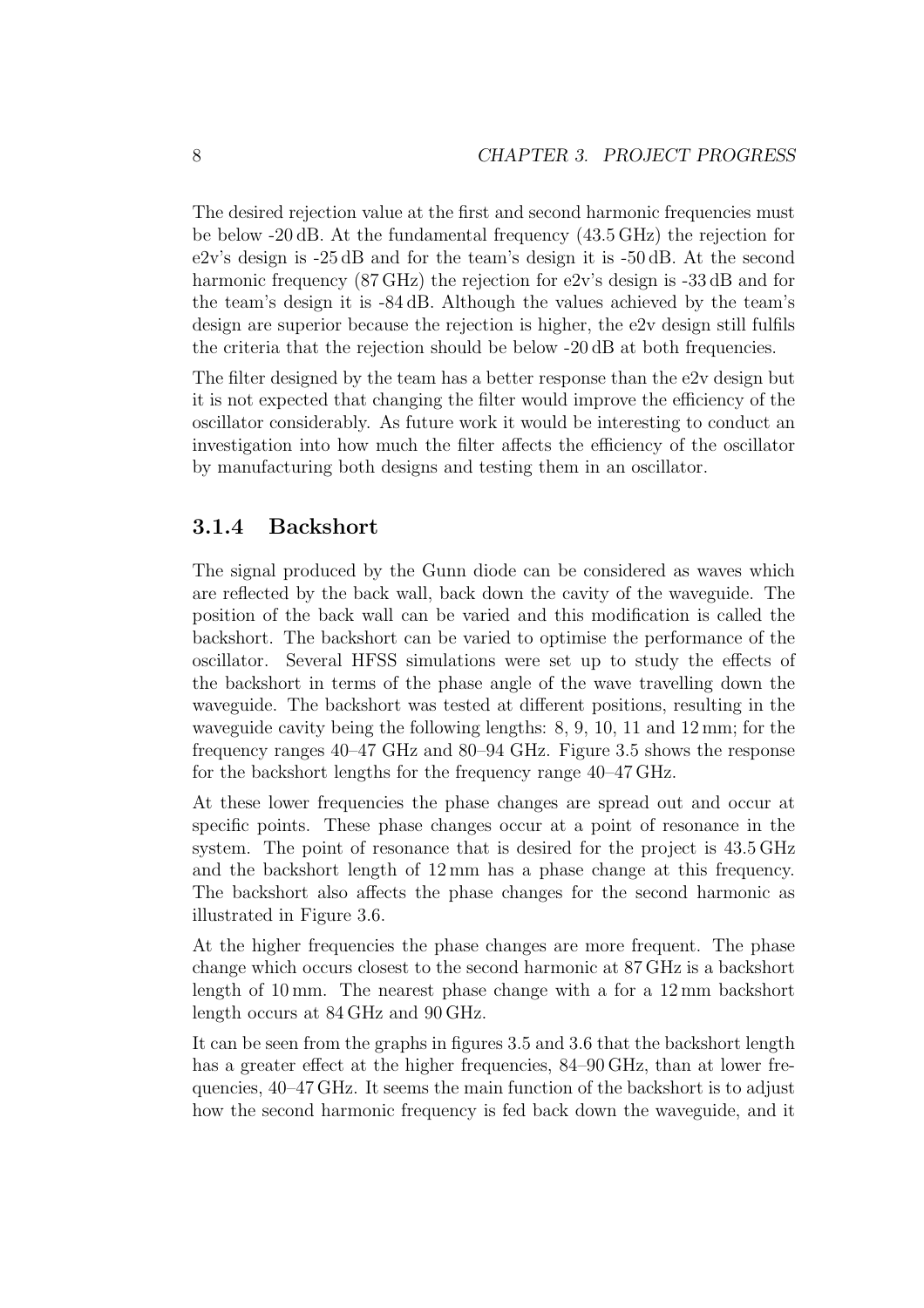

Figure 3.5: Phase angle for different backshort lengths from 40–47 GHz



Figure 3.6: Phase angle for different backshort lengths from 80–94 GHz

is essentially a case of trying to find the position at which the fundamental and second harmonic frequencies match. It is easier to find this optimum backshort length in practice because the backshort is adjusted by hand, and clamped into position when the highest RF power is obtained.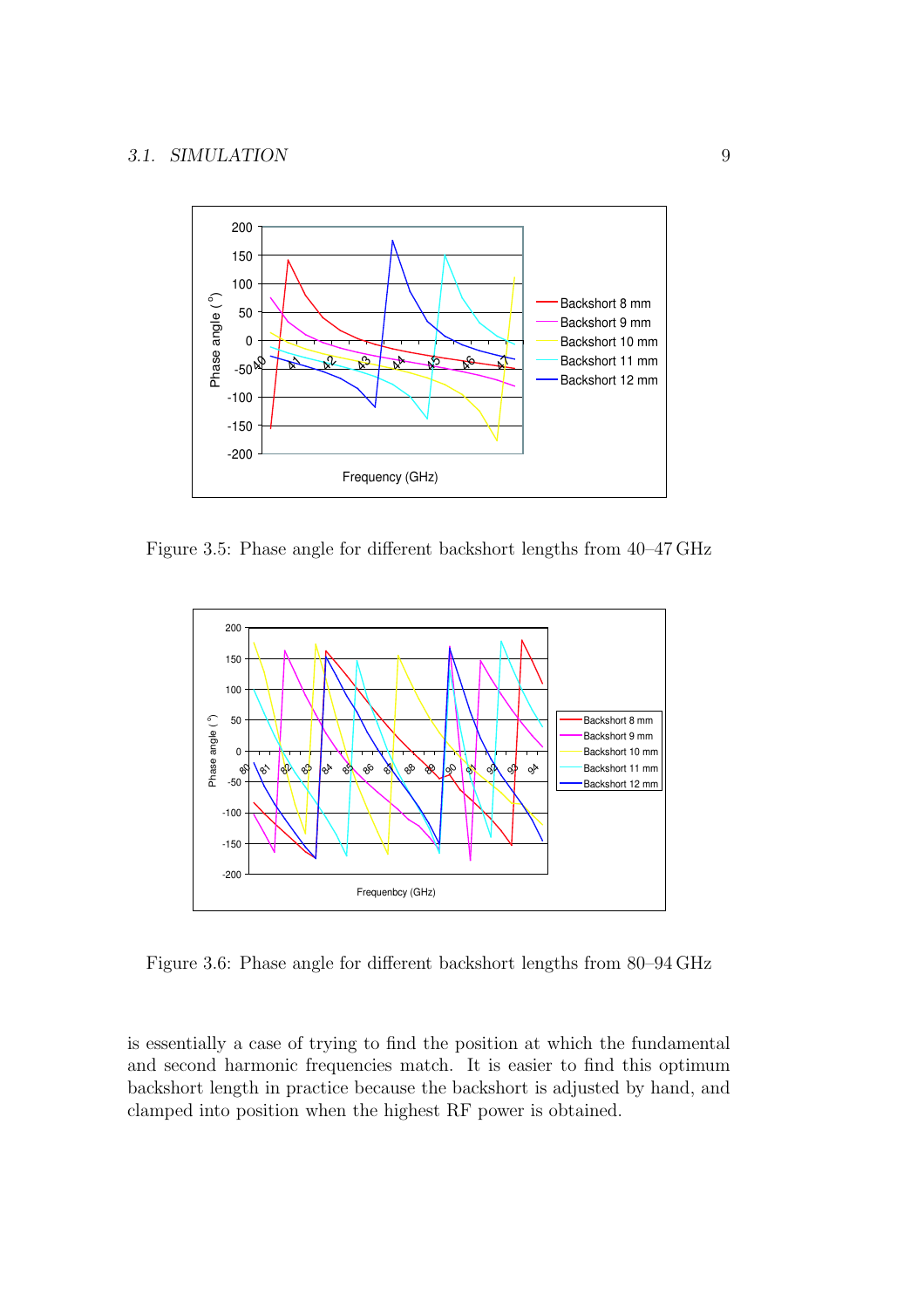#### 3.1.5 Summary

The improved Gunn diode simulation model created in HFSS has proven to be inconclusive, particularly when simulated as part of the oscillator. This is probably because HFSS does not work for this particular problem. It is clear that further study into this area is needed to find a solution that can be used to create accurate simulation results.

The filter circuit designed by the project team using theoretical calculations and simulation software produced a better response when simulated in HFSS than the filter circuit designed by  $e2y$ . It was concluded that the improved filter circuit would not significantly affect the efficiency of the oscillator system.

The backshort has a greater effect on the phase of the waves at the second harmonic frequency than the fundamental frequency. When physically tuning the circuit, the optimum backshort length is determined by varying the backshort position until the power out of the oscillator is at a maximum, the fundamental and second harmonic frequencies are matched at this point.

### 3.2 Power supply

#### 3.2.1 Introduction

The original requirement for the power supply was to provide four voltage supplies, with each voltage independent and variable, as biases for four Gunn diodes. The testing of the single diode oscillator demonstrated a power output of 50 mW at 85.05 GHz. As a result of the high power obtained from one diode, only two or three diodes are required in order to produce the target power of 100 mW depending on combining efficiencies. Due to time constraints and problems encountered with testing the PCB a number of modifications have been made to the PSU.

#### 3.2.2 Modifications

Once the PSU was built, testing was carried out on the individual sections. Upon testing the PCB a number of errors were found with the circuit. Some of the tracks were shorted together resulting in the circuit malfunctioning. This problem was traced back to the schematic diagram from which the PCB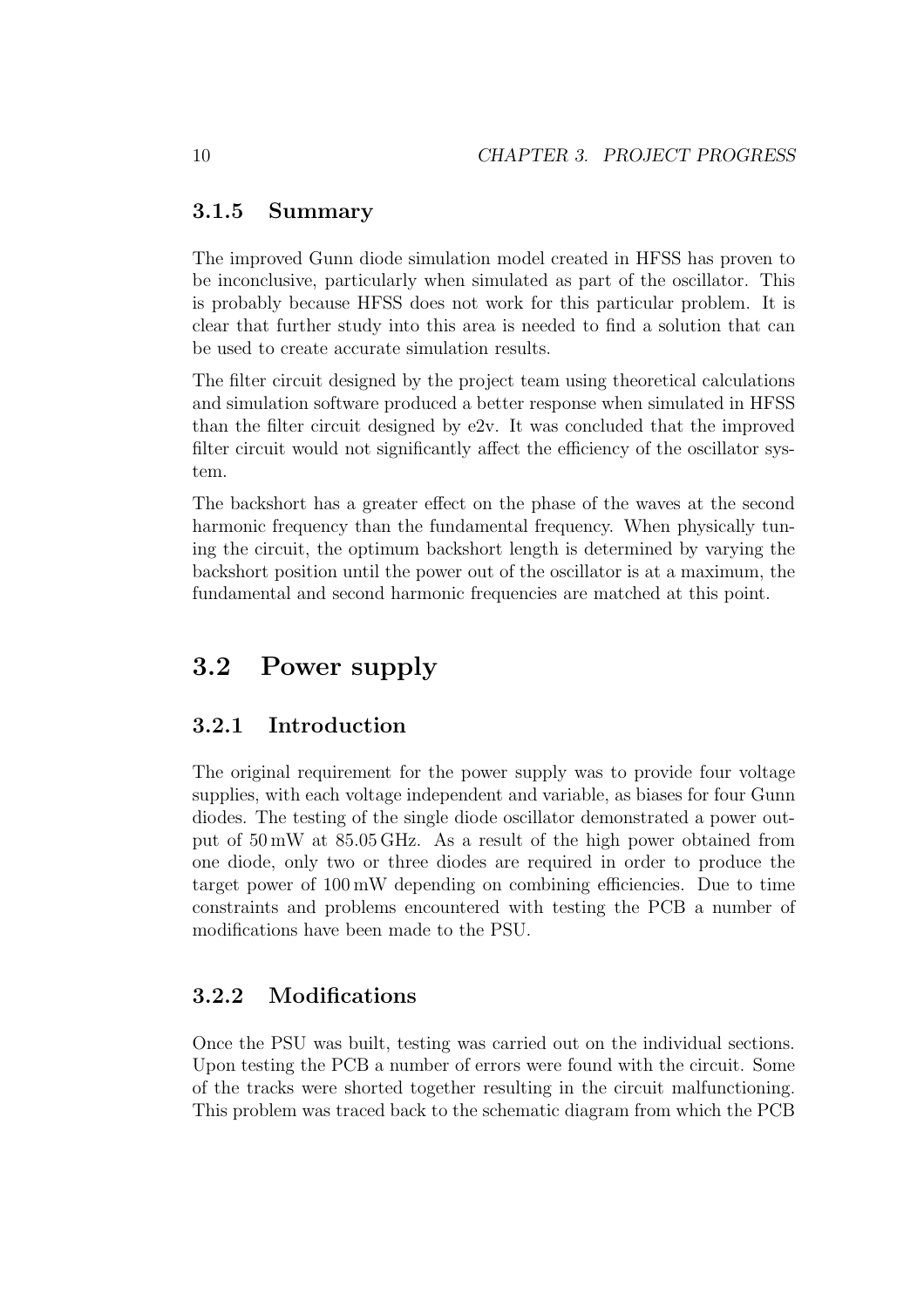#### 3.2. POWER SUPPLY 11

was synthesised. These errors were corrected and the circuit was rebuilt using stripboard.

Another problem that was encountered was with the sample and hold amplifiers. The four voltages of the PSU are independent, so the value of each can be input in LabView independently. When the four different voltages were entered into LabView, the voltages were output to the appropriate sample and hold amplifiers. However, when these voltages were monitored with an oscilloscope, each of the outputs had a small step change. This change was found to be caused by a delay in the changing of the analogue voltage once the digital outputs changed. This meant that when an amplifier is selected by the demultiplexer the voltage for the previous amplifier will still be present on the analogue line and will continue to be output until the analogue line changes to the correct value. The delay was observed to be approximately 1 ms, and is illustrated in figure 3.7.



Figure 3.7: Sample and hold output example

To try to solve this problem the program with S/H amplifiers, the LabView program was modified to include a small wait command. This command was placed just before the "write to digital port" VI to prevent the demultiplexer selecting the next sample and hold amplifier before the analogue line had changed value. A wait command allows a time period to be specified, so the optimum delay could be obtained. The system was then tested with this modification with various wait periods, but this did not solve the problem. It did, however, reduce the period of the step change. The problem is that the time period could only be adjusted in the order of milliseconds, but the diodes are sensitive to voltage steps a much higher order.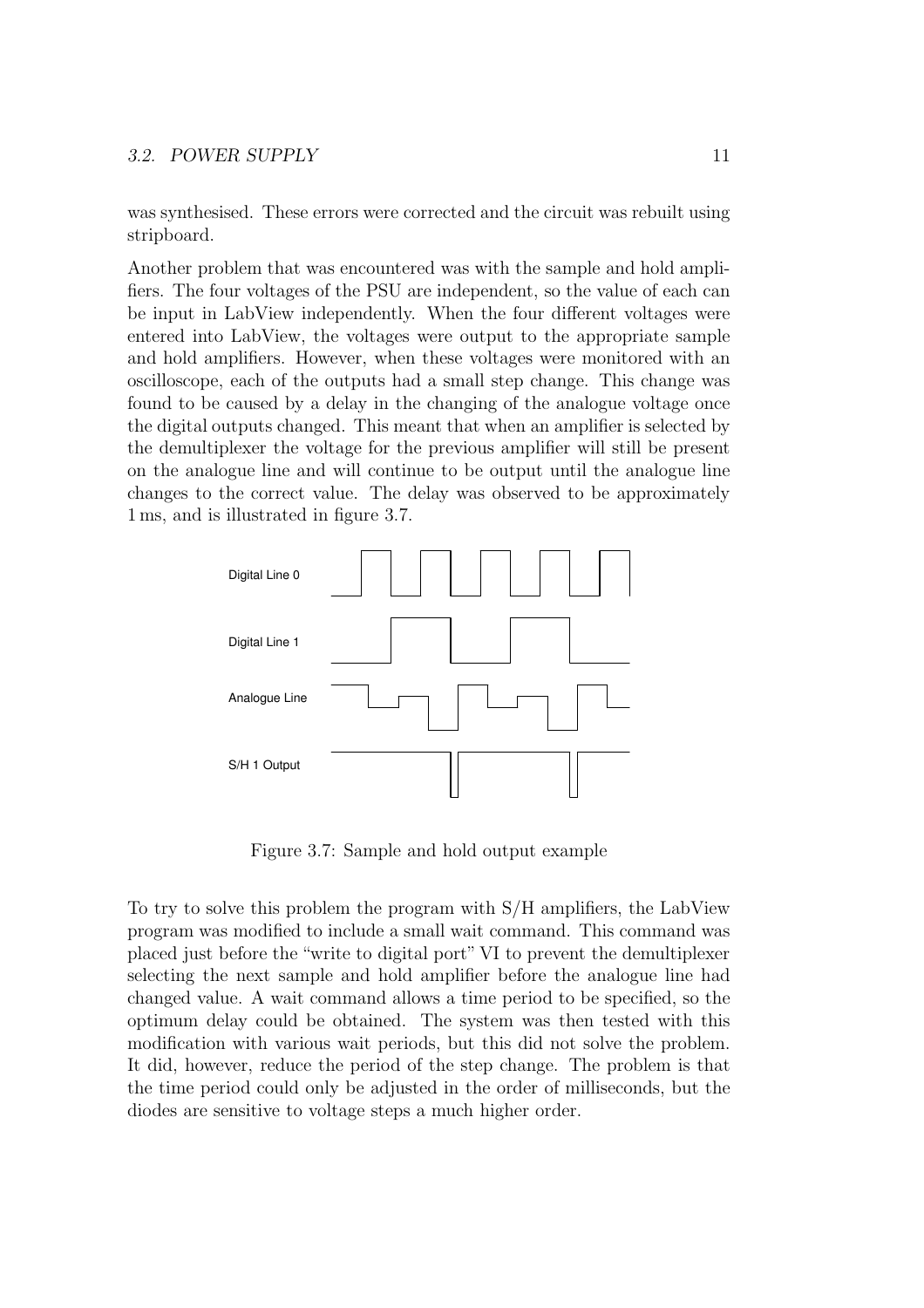After further testing it was found that by bypassing the inverting amplifier and connecting the analogue output from the data acquisition board to the analogue inputs on the S/H amplifiers the problem was solved. A new problem was created; the voltage regulators require a negative input voltage, resulting in only positive voltages being provided by the sample and hold amplifiers. Four inverting amplifiers could be positioned after the sample and hold amplifier as shown in figure 3.8, but this would mean the whole PCB would have to be redesigned, and with time being very limited this option was decided against.



Figure 3.8: Possible solution using inverters

Another method was to use the two analogue outputs from the data acquisition boards and invert both of them, producing two of the three outputs. For the third output, a simple potentiometer could be used. Again this would have required significant changes to the PSU. A much simpler approach was chosen. Three 10-turn potentiometers were chosen to provide the adjustable inputs to the voltage regulators. This method is not be as precise as the data acquisition board, but having 10 turns means that sufficient control of the voltage is achieved.

Three voltmeters are used to monitor the bias voltages. This solution was the quickest and easiest to implement, but if more time was available for the project more work would have been done with the data acquisition board.

#### 3.2.3 Summary

A number of problems occurred with the PSU. Due to the limited time, the solution to the problems to was to remove the data acquisition board from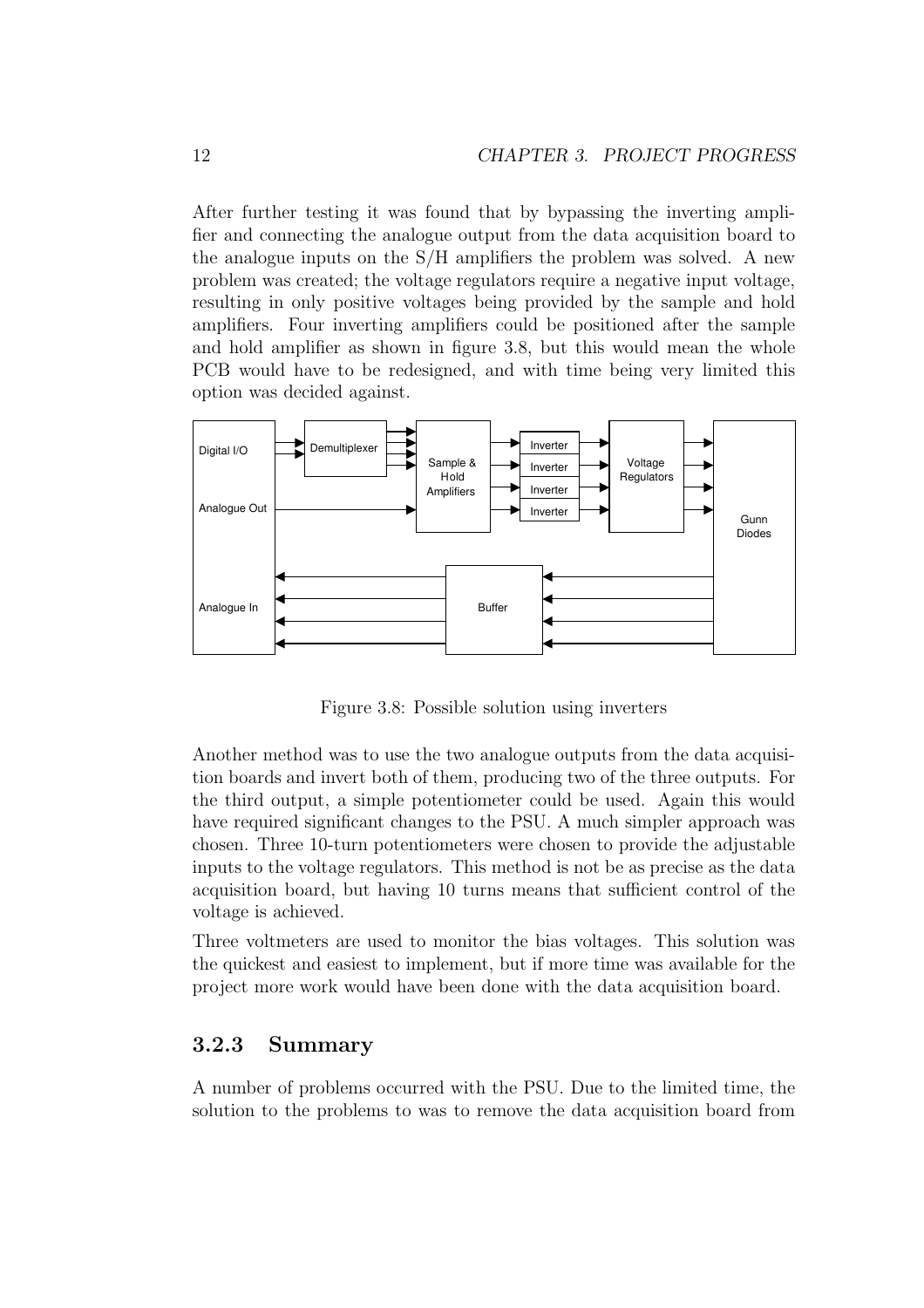the PSU and use a number of potentiometers to control the bias voltages. The solution removed the accurate control of the voltages, for further work it would be advantageous to fix the problems with the data acquisition board.

# 3.3 Testing

#### 3.3.1 Introduction

When the final report was written, the multiple diode oscillator was being manufactured, so no testing had started. The multiple diode oscillator is now complete, and testing of the multiple device oscillator has been done using the same test rig as for the single device oscillator, except the linear bench power supply was replaced by our own power supply, as described in section 3.2.

The testing was undertaken in two stages: firstly at e2v Technologies in Lincoln and secondly in the labs at UMIST. Four diode housings, G1 to G4,were available for the testing. These housings can be assembled into the oscillator in any combination or orientation.

### 3.3.2 Testing at e2v Technologies

The initial testing of the multiple device oscillator was carried out in the labs at e2v Technologies. This allowed e2v to see the manufactured system operating and enabled the team to become familiar with the testing procedure and ask questions, including the order in which the diodes should be turned on in a power combining oscillator.

Initially, the individual diodes were considered independently. Each diode was placed in the cavity and the test rig was attached. Next, the diode was biased and brought into oscillation. The angle of the diode relative to the cavity walls was adjusted until a maximum RF power output was observed, then the bias and backshort was adjusted until the peak power output from the diode was achieved.

Once the individual diodes were tested, two diodes were placed in the cavity. The diode furthest from the backshort was biased to give a high power output, then the back diode was switched on and the bias adjusted until locking and power combining occurred. During this initial testing session, power combining using the diodes G2 and G3 was achieved to produce a total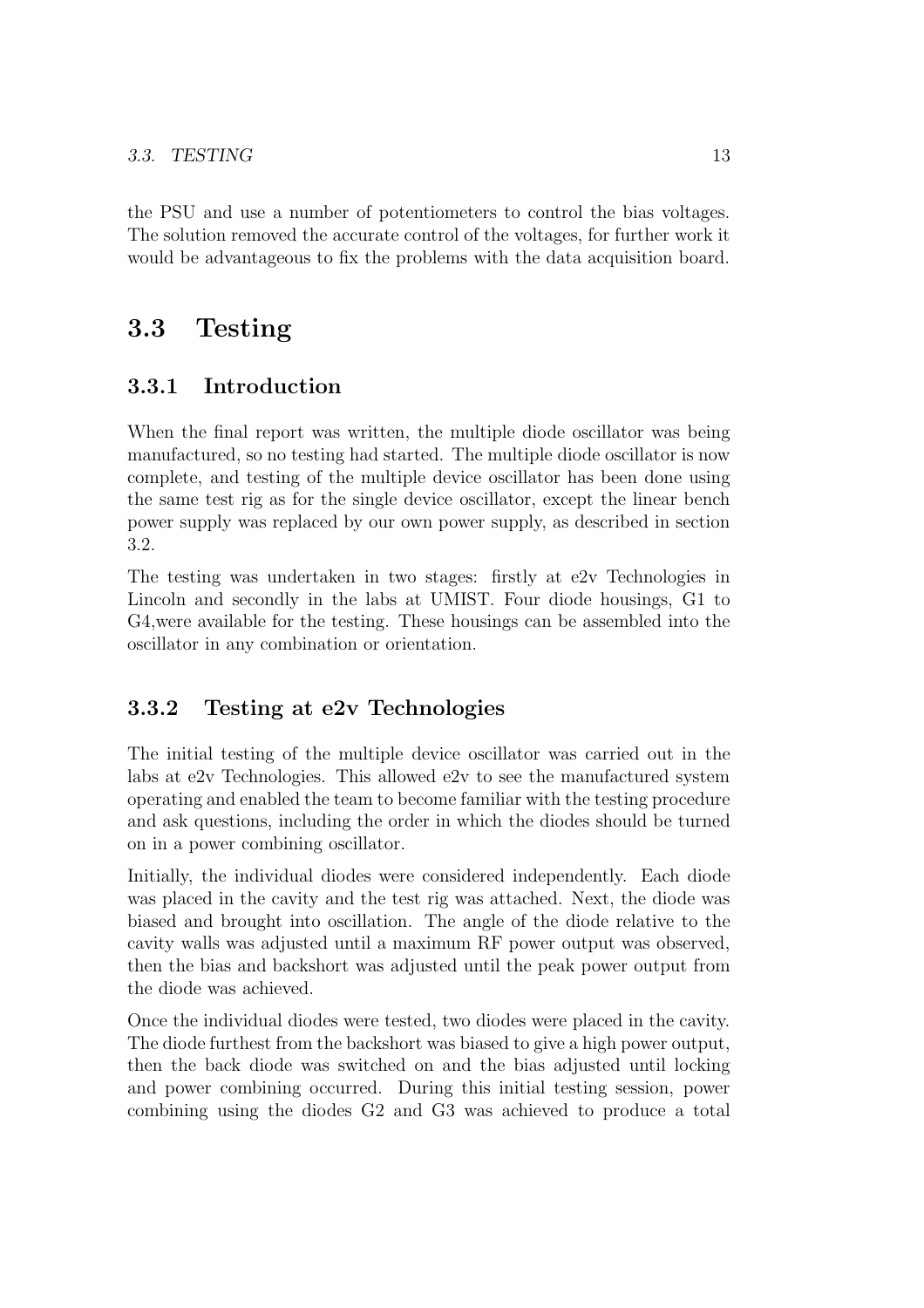output power of 94 mW at 84.53 GHz. At this point, the backshort length was 7.32 mm, and diodes G2 and G3 were biased to 5.26 V and 4.86 V respectively.

#### 3.3.3 Initial UMIST testing

The testing session at e2v demonstrated that power combining could be achieved with the multiple device oscillator. The oscillator was set up in the optimum operating configuration determined during the e2v testing session, this enabled the team to compare our test equipment to e2v's equipment.

The team were unable to get the oscillators to lock using the same bias conditions as determined at e2v, indicating a discrepancy in the voltage measurement equipment at the two sites. After tuning the biases, the team were able to obtain a maximum of 86 mW of power when G2 and G3 were biased at 4.94 V and 4.85 V respectively. This is not as high as the power obtained at e2v, but it is a respectable power level, so the systematic testing procedure was begun across a limited range of bias voltages.

It was decided to start the testing with a similar test pattern as was used with the single device oscillator, keeping the backshort constant and varying the diode bias. The concept was adapted from a single diode to two diodes by creating an array of power readings and a separate, related array of oscillation frequencies. The raw results are included in appendix A.8.5. Figure 3.9 illustrates the power levels obtained for different bias conditions. Both graphs show the same data, but from different view points. The arch shape on the graph illustrates that the diodes only lock together under similar bias conditions, this was predicted in the final report.

By this point, the team had developed a good feel for the testing methods for a multiple device oscillator, and decided to move on to a larger scale systematic test of the oscillator which is described in detail in the following sections.

#### 3.3.4 UMIST test method

This method describes the assembly and set up of the power combining Gunn diode oscillator, setting up from scratch, and the method used to determine the optimal operation parameters. The results of these tests are described in section 3.3.5.

1. Insert the Gunn diodes into the Gunn diode housing blocks using the insertion tool and a jeweller's screwdriver.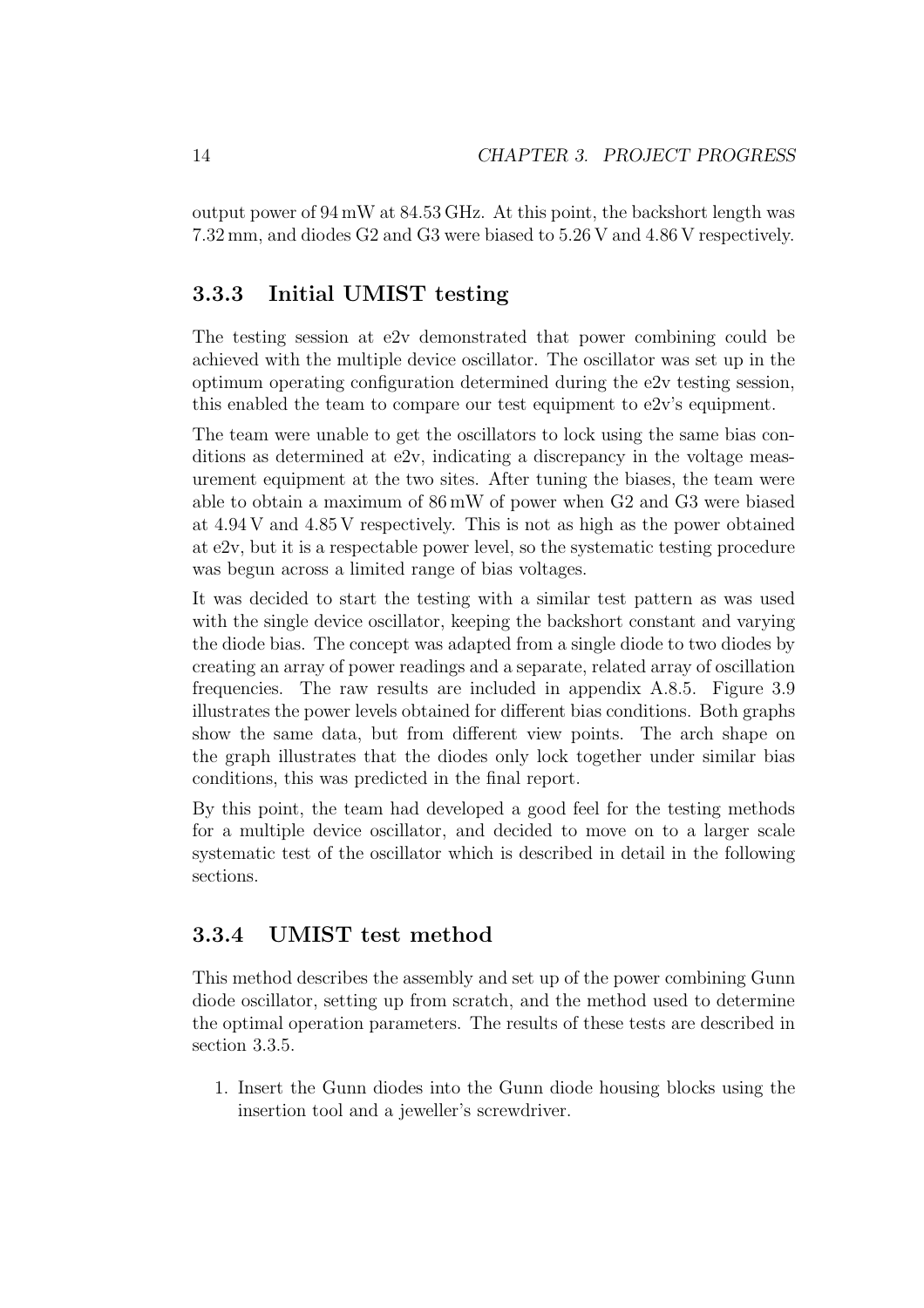

Figure 3.9: Power levels for varied G2 and G3 bias voltages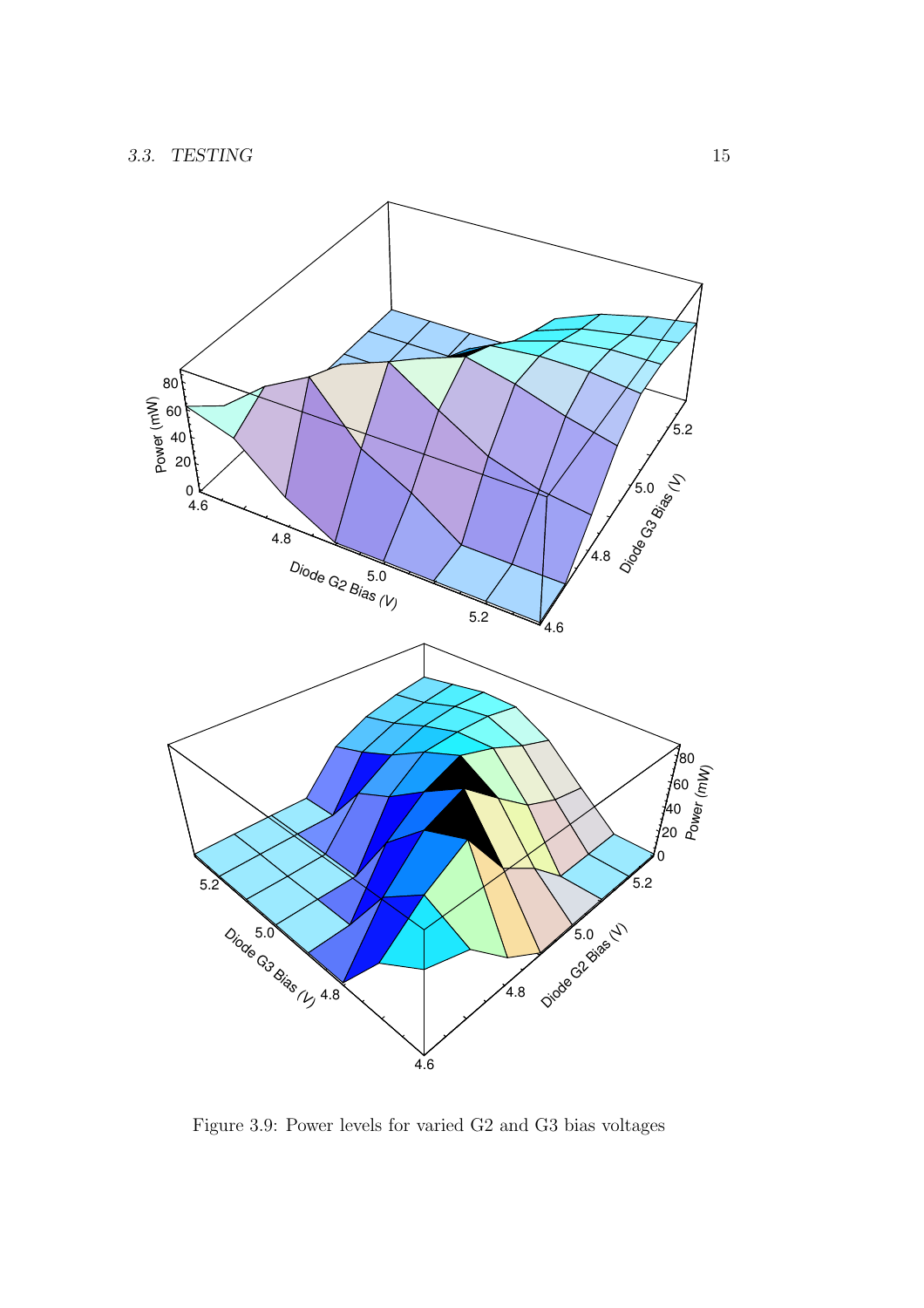- 2. Assemble the oscillator comprising of the backshort housing, one Gunn diode housing and the second harmonic waveguide block. Bolt securely together.
- 3. Set up the test equipment as shown in figure 4.30 and described in the method of section 4.3.3.1 of the final report.
- 4. By tuning the backshort length, the position of the Gunn diode and the position of the radial line transformer in the housing block, determine their optimum positions for maximum RF power output.
- 5. Record the operating frequency and power output over the voltage operating range of the oscillator.
- 6. Repeat from step 2 with the remaining Gunn diode housing blocks. Sample test results are shown in figures 3.10 and 3.11.
- 7. Choose two Gunn diode housing blocks with similar bias-frequency characteristics. Reassemble the Gunn diode oscillator with both of these two blocks.
- 8. The backshort length has little effect on the oscillation frequency of the front Gunn diode, instead the distance between the Gunn diodes is significant for the front diode. Therefore, with the front Gunn diode turned off, tune the backshort length to find the optimum power output for the rear Gunn diode.
- 9. For each Gunn diode measure and record the operating frequency and power output over the voltage operating range of the oscillator with the other Gunn diode turned off. Results are shown in figures 3.12 and 3.13.
- 10. To power combine: Turn on the front diode and wait until stable oscillation is achieved, then turn on the rear diode. It is unlikely at this stage for the frequencies to lock and power combining to be achieved because the frequencies need to be matched by adjusting biases. When the frequencies do not lock, this will be indicated by a noisy spectrum on the analyser display. When the two frequencies are locked then the spectrum will just display the signal at the oscillation frequency and the images brought about by the use of the W-band mixer.
- 11. With the front diode bias set at 4.0 V increase the rear diode from 4.0– 5.5 V and record the frequency and power output when the frequencies lock together. Increasing the bias of the front diode, repeat all these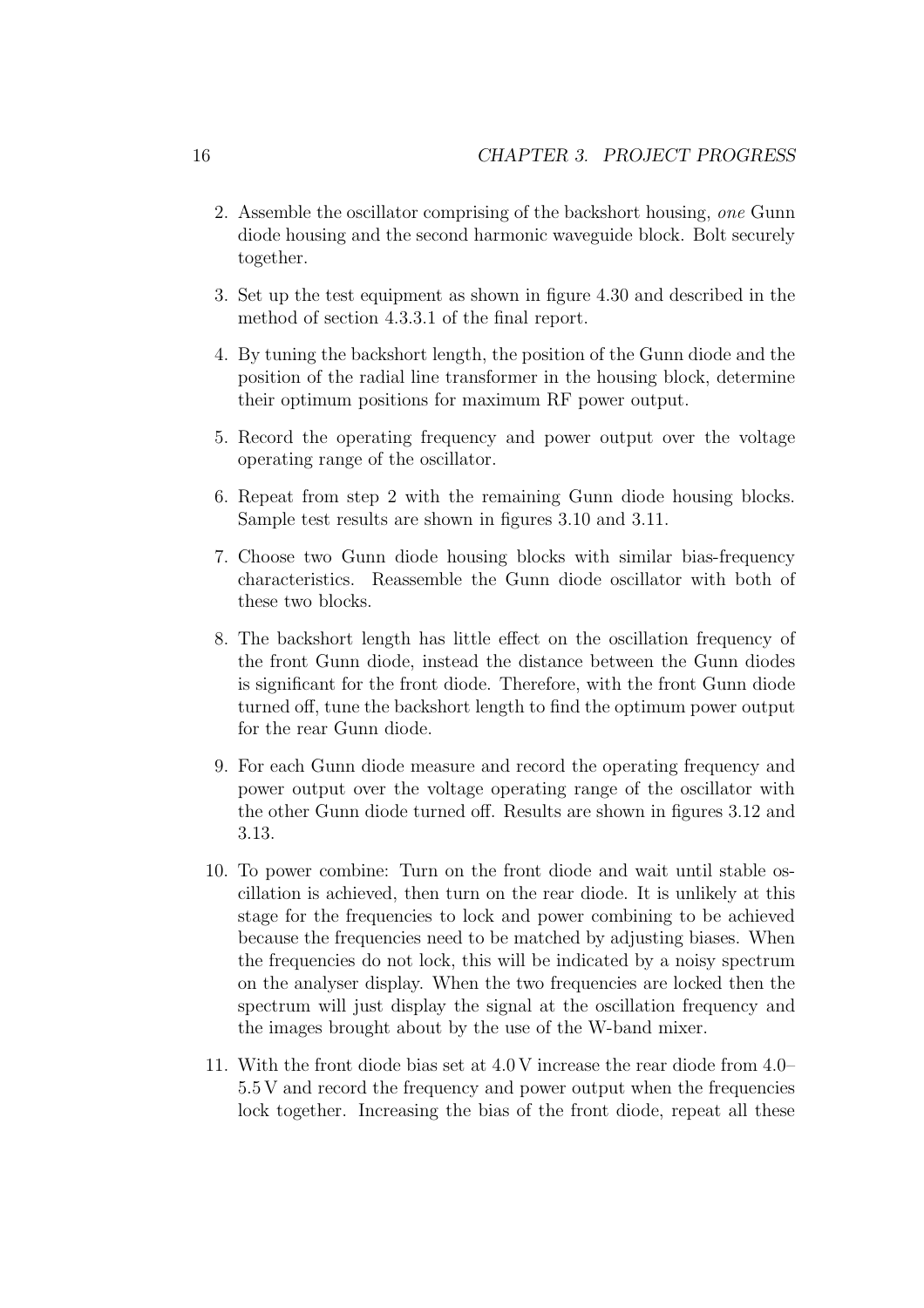

Figure 3.10: Single diode oscillator frequency



Figure 3.11: Single diode oscillator RF power

measurements until the front diode bias is 5.5 V. The results are shown in appendix A.8.6 and figures 3.15 and 3.14.

12. The results taken in part 10 should determine the optimum bias settings to give maximum power output whilst power combining both Gunn diodes.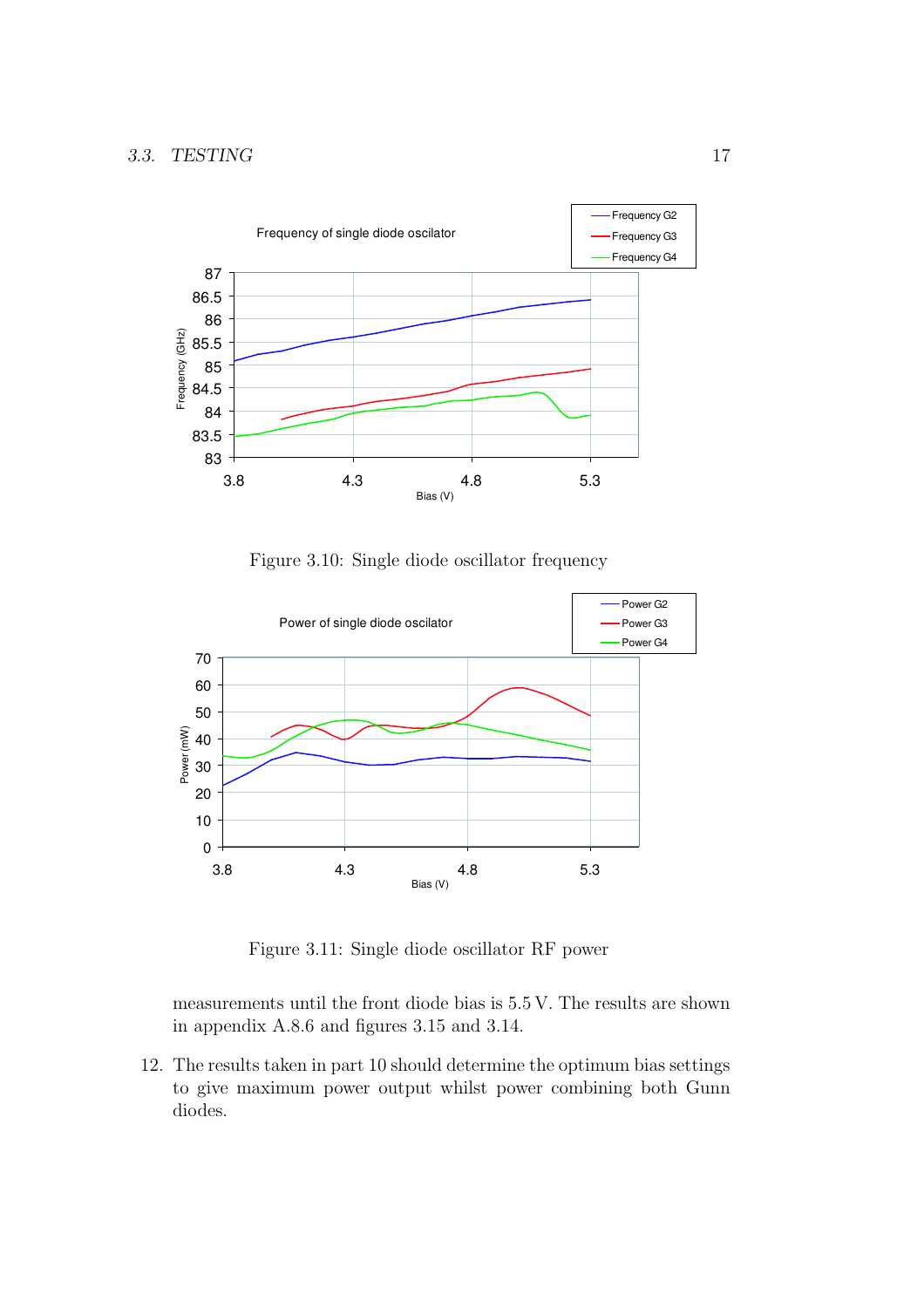

Figure 3.12: Single diodes biasing in a multiple diode cavity: Frequency



Figure 3.13: Single diodes biasing in a multiple diode cavity: Power

#### 3.3.5 Results

Results for the test method described in section 3.3.4 are presented here. The results tables for all the graphs presented in this section are given in appendix A.8.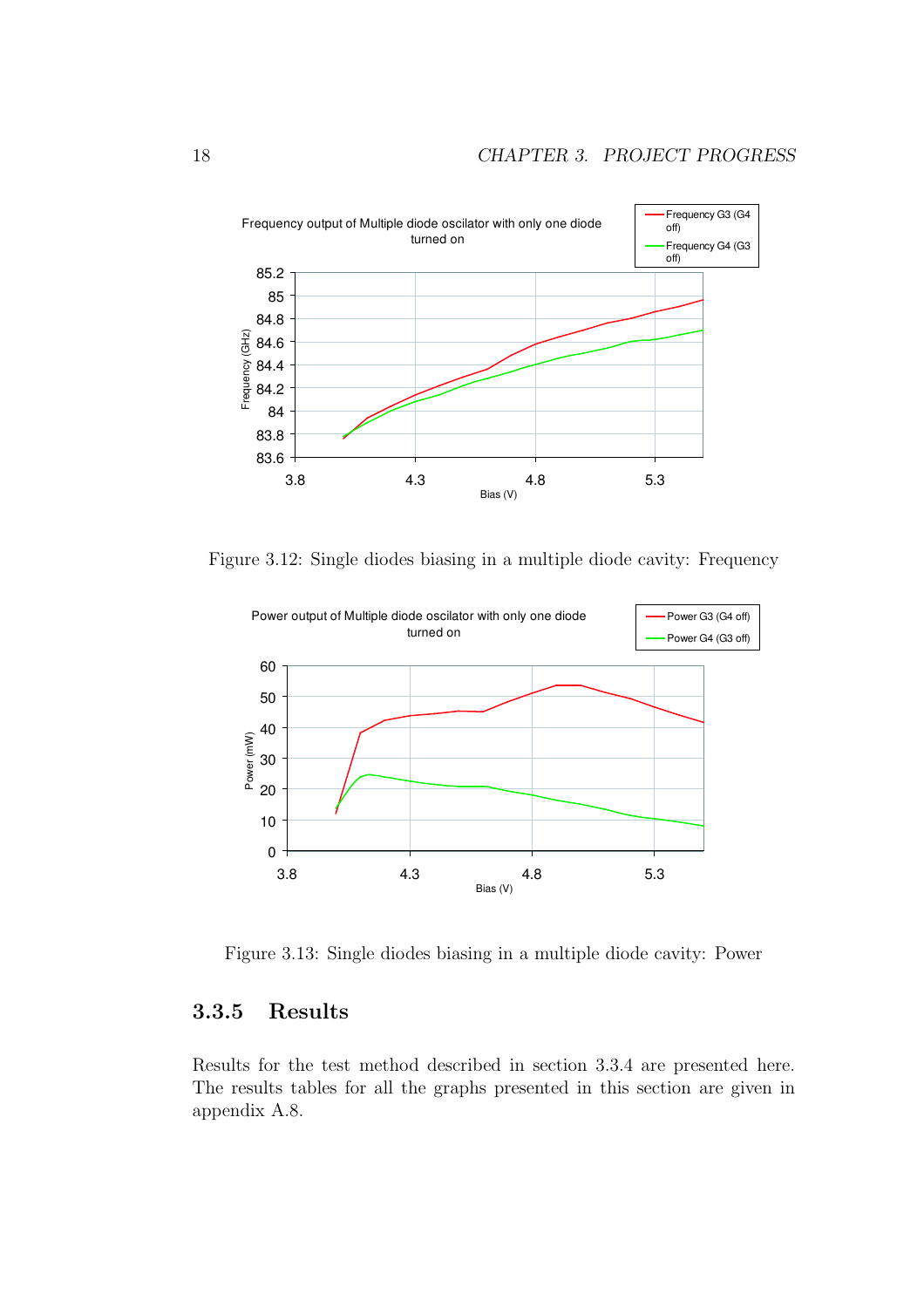

Figure 3.14: Frequency of oscillation whilst power combining

For the single diode oscillators, the optimum backshort length was found to be 9.9 mm. For the multiple diode oscillator, the optimum backshort length is 10.6 mm. This length gives maximum RF power output from the Gunn diode.

It can be seen from figure 3.10 that Gunn diode housing blocks G3 and G4 have similar bias-frequency characteristics. Based on this, power combining was attempted using these two blocks, G3 in front of G4. Figure 3.11 shows that the expected power output of both G3 and G4 should be similar. However, when placed in a multiple oscillator configuration, it is shown in figure 3.13 that the power output of G4 is much less than when G4 was assembled in the single device oscillator. This drop in power output can be attributed to the location of G3 which attenuates the propagation of the electromagnetic wave through the waveguide.

Figure 3.10 and figure 3.12 both suggest that in order for the two diodes to operate at the same frequency (and therefore power combine efficiently) G4 will have to operate at a bias of approximately  $200 \text{ mV}$  higher than that of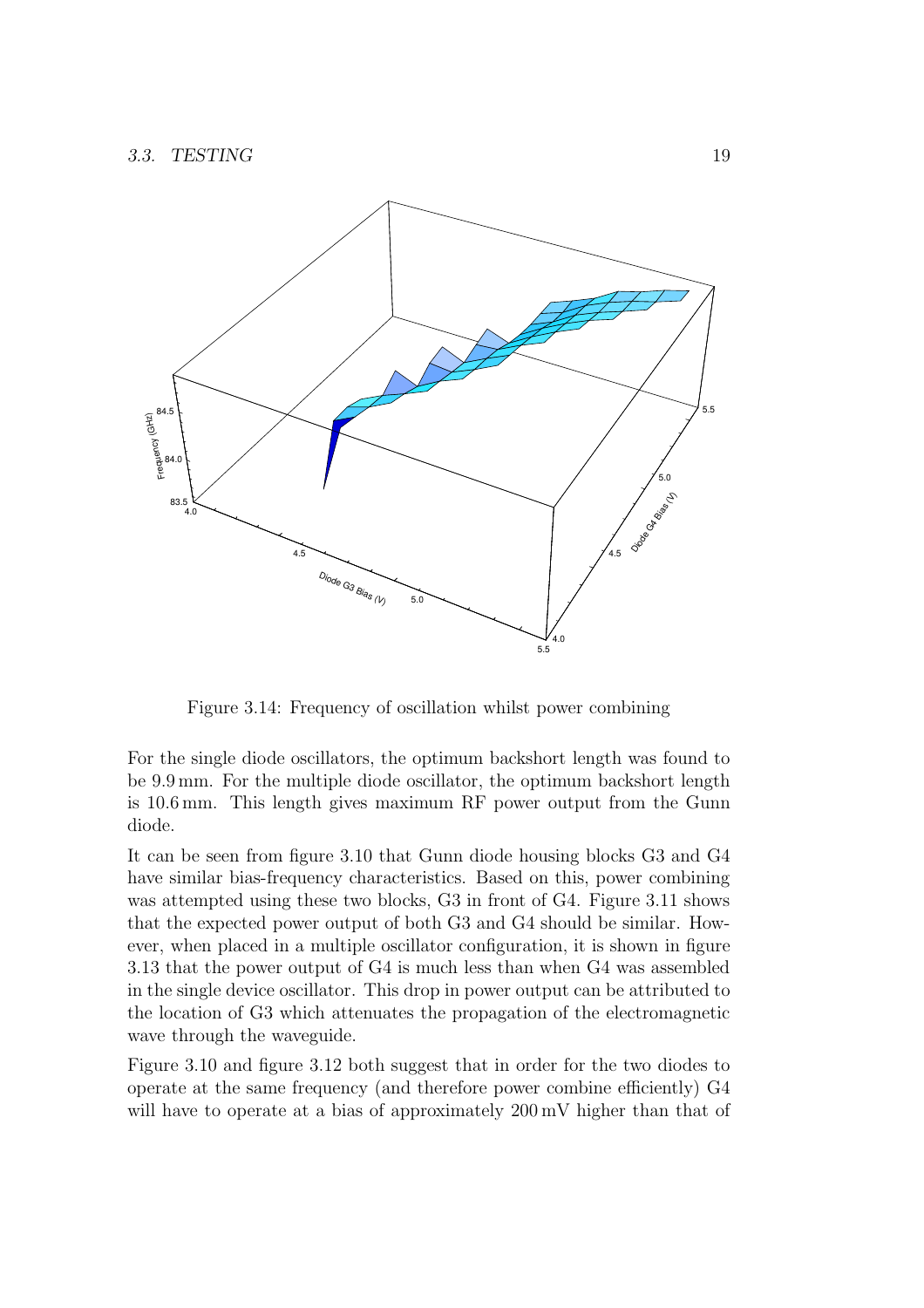

Figure 3.15: RF power whilst power combining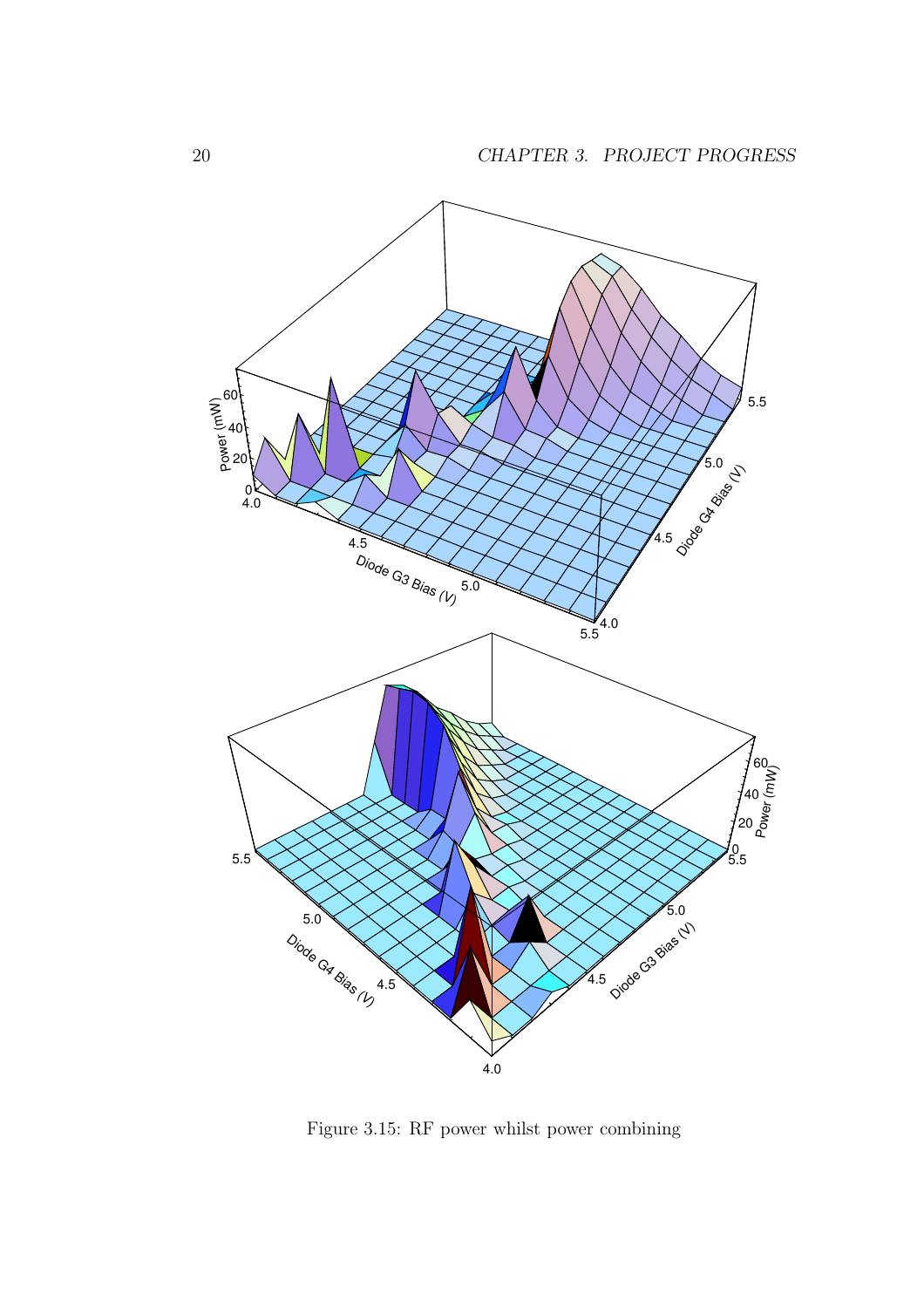#### G3.

Figures 3.15 and 3.14 show three dimensional graphs of the power output and frequency of oscillation of the multiple Gunn diode oscillator at different bias voltages. When the operation frequencies of the two Gunn diodes do not lock together the power output is assumed to be zero for the purposes of these graphs.

The optimum Gunn diode biases for power combining are found to be when the bias of G3 is 4.8 V and G4 is 5.3 V. The power output at this setting is 73.62 mW at a frequency of 84.24 GHz. As predicted, the bias voltage of G4 is set slightly higher than that of G3 for this optimum position. It can also be seen that generally, the bias of G4 has to be greater than that of G3 in order for the frequencies to lock.

# 3.4 Conclusions

We have successfully demonstrated power combining at the second harmonic using a Gunn diode oscillator, achieving 94 mW of RF power at 84.53 GHz. During the testing, conditions for frequency locking have been determined and trends have been found linking diode bias to oscillation frequency and power.

Much of the tuning of the project could not be accurately mathematically calculated due to minute differences in devices introduced during the manufacturing process. This limits the potential of using such power combining devices in commercial products.

It has been determined that whilst simulation is very useful in the design of such systems, it cannot model the system completely. This project will be useful when deciding what parts of a system to simulate in future oscillator designs.

Since this project will be expanded upon as part of a terahertz imaging system, the requirements of that project should be considered. Acceptable excitation frequencies for that system are in the range 83–91 GHz. Our RF frequency of 84.53 GHz satisfies this requirement.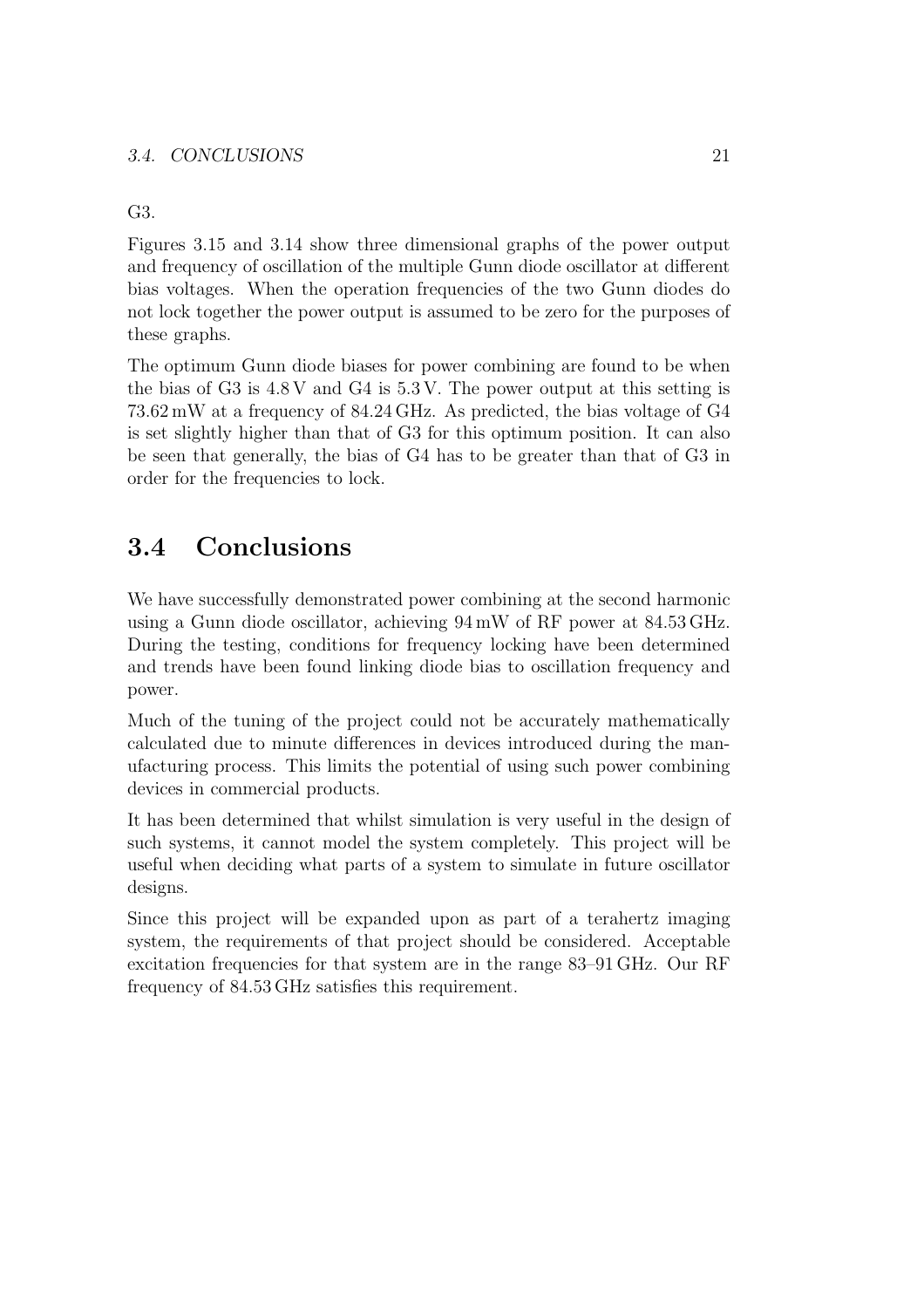# Appendix A

# Electronic information

This section provides various digital documents that may be of interest to the reader. In order to view this appendix, place the included CD into an appropriate drive in your computer. If your computer is set to use Windows Autoplay, the menu should be loaded automatically. If not, please follow these steps to load the menu:

#### Windows 95 or above including NT

- 1. Insert the CD into an appropriate drive.
- 2. Click the Start button.
- 3. Choose Run.
- 4. In the resulting dialog box, type D:\index.html replacing D with the letter of your CD drive.

#### Other operating systems

- 1. Insert the CD into an appropriate drive.
- 2. If required, mount the CD.
- 3. Start a web browser.
- 4. Enter the following URL: file:///path-to-cd/index.html where pathto-cd should be replaced with the actual path to the CD for your operating system and hardware.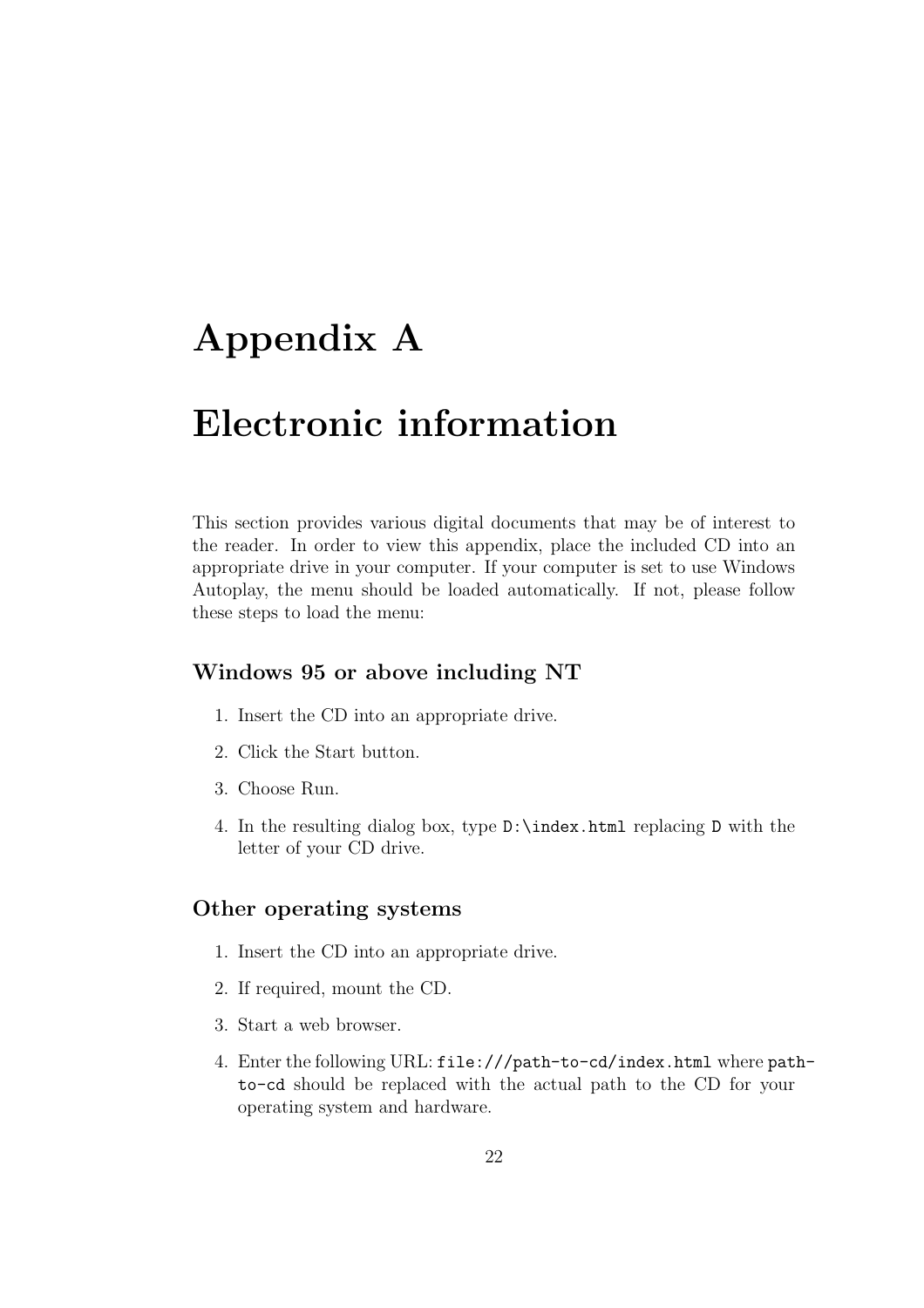# A.1 Project plan

Planning is important for any project, especially so for a long-term project such as this one. Careful attention was paid to the project time plan, copies of which are available on the attached CD.

### A.2 Records of the meetings

As the project was progressing, regular meetings were organised between the team members and the supervisors. Agendas were created for these meetings, and minutes were recorded for reference. These documents can be found organised chronologically on the attached CD.

### A.3 Financial accounts

A copy of the accounts for the project, both with and without personal time estimates, are available on the attached CD.

# A.4 Presentation slides

A presentation was organised to allow us to demonstrate to e2v Technologies the current level of our understanding of the project and discuss the aims and objectives for the project. It was also designed to introduce the project team and set the scene for some questions to be asked. The slides used in the presentation are available on the attached CD, as are the slides used for the formal project presentation in January.

### A.5 PHP source

Source listings for the PHP scripts used to create the project web site are included on the attached CD. Discussion of why PHP is used in the site is provided in the interim report and expanded upon in the final report.